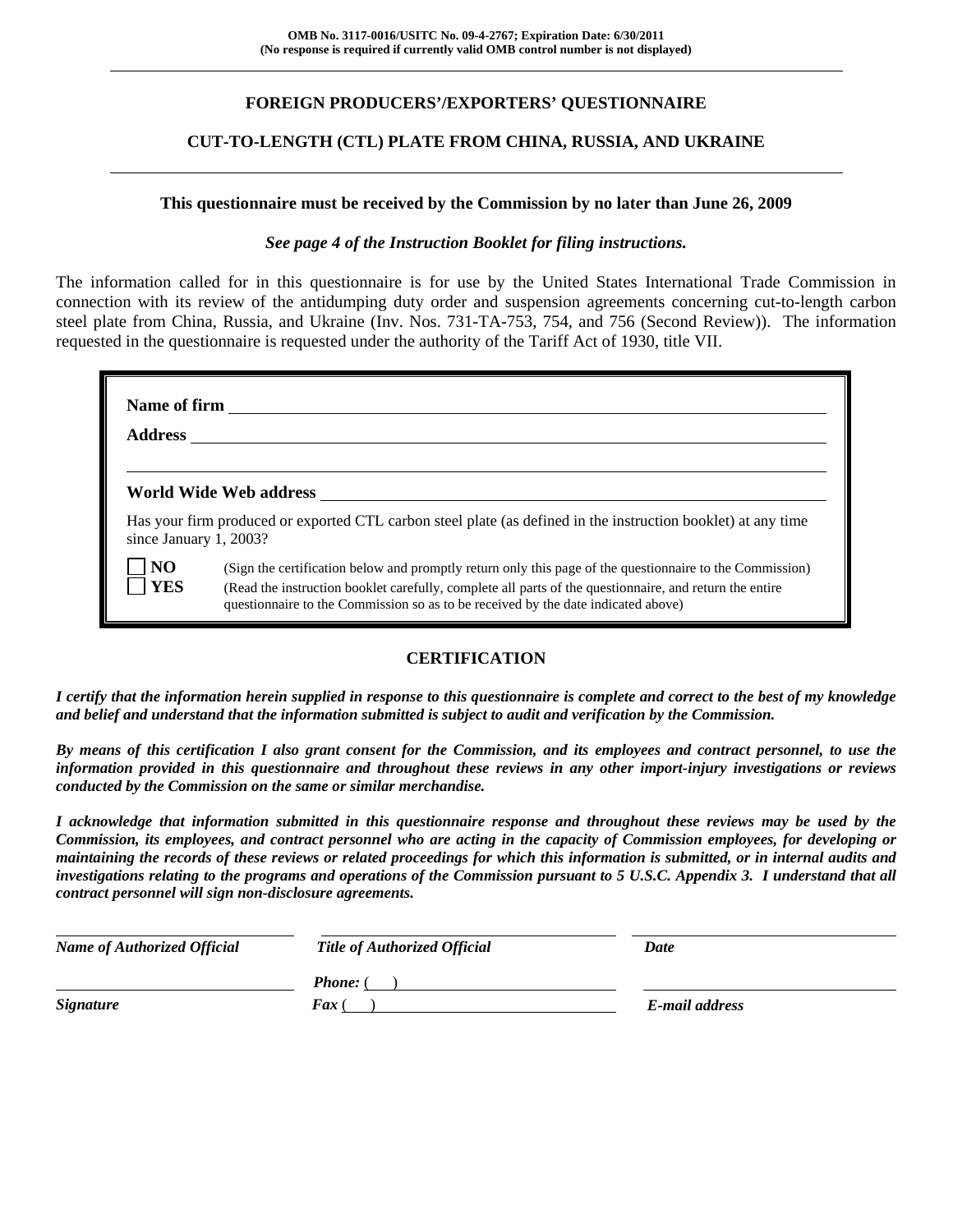## **PART I.--GENERAL INFORMATION**

 $\overline{a}$ 

The questions in this questionnaire have been reviewed with market participants to ensure that issues of concern are adequately addressed and that data requests are sufficient, meaningful, and as limited as possible. Public reporting burden for this questionnaire is estimated to average 30 hours per response, including the time for reviewing instructions, searching existing data sources, gathering the data needed, and completing and reviewing the questionnaire. Send comments regarding the accuracy of this burden estimate or any other aspect of this collection of information, including suggestions for reducing the burden, to the Office of Investigations, U.S. International Trade Commission, 500 E Street, SW, Washington, DC 20436.

I-1a. **OMB statistics.--**Please report below the actual number of hours required and the cost to your firm of preparing the reply to this questionnaire and completing the form.

hours dollars

- I-1b. **OMB feedback.--**We are interested in any comments you may have for improving this questionnaire in general or the clarity of specific questions. Please attach such comments to your response or send them to the above address.
- I-2. **Establishments covered.--**Provide the name and address of establishment(s) covered by this questionnaire (see page 3 of the instruction booklet for reporting guidelines). If your firm is publicly traded, please specify the stock exchange and trading symbol.

I-3. **U.S. Importers.--**Please provide the names, street addresses (not P.O. boxes), contacts, telephone numbers, and e-mail addresses of the **FIVE** largest U.S. importers of your firm's CTL carbon steel plate in 2008.

| No.          | Importer's name | <b>Contact person</b> | <b>E-mail address</b> | Area<br>code and<br>telephone<br>number | Share of<br>your 2008<br>exports<br>(%) |
|--------------|-----------------|-----------------------|-----------------------|-----------------------------------------|-----------------------------------------|
| 1            |                 |                       |                       |                                         |                                         |
| $\mathbf{2}$ |                 |                       |                       |                                         |                                         |
| 3            |                 |                       |                       |                                         |                                         |
| 4            |                 |                       |                       |                                         |                                         |
| 5            |                 |                       |                       |                                         |                                         |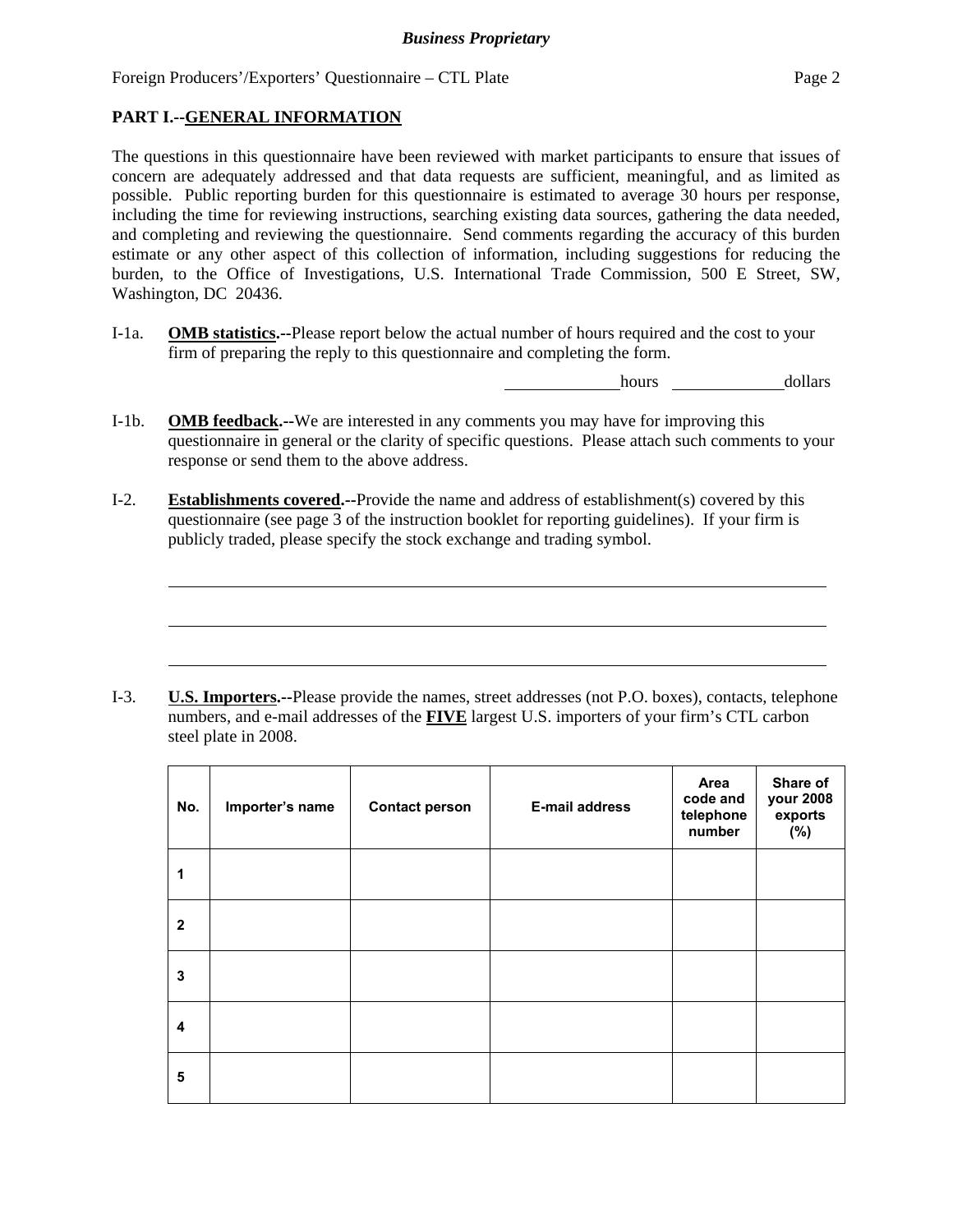## **PART I.--GENERAL INFORMATION--***Continued*

| $\exists$ No<br>ensure that they complete the Commission's producer questionnaire<br>(contact Dana Lofgren, Investigator at (202) 205-2539 or<br>dana.lofgren@usitc.gov for copies of that questionnaire).<br>U.S. importation.--Does your firm or any related firm import or have any plans to import CTL<br>carbon steel plate into the United States?<br>$\Box$ No<br>$\perp$ Yes--Please name the firm(s) below and ensure that they complete the<br>Commission's importer questionnaire (contact Dana Lofgren,<br>that questionnaire).<br><b>Business plan.</b> --In Parts II and III of this questionnaire we request a copy of your company's<br>business plan. Does your company or any related firm have a business plan or any internal<br>documents that describe, discuss, or analyze expected future market conditions for CTL carbon |              | U.S. production.--Does your firm or any related firm produce, have the capability to produce, or<br>have any plans to produce CTL carbon steel plate in the United States or other countries? |
|----------------------------------------------------------------------------------------------------------------------------------------------------------------------------------------------------------------------------------------------------------------------------------------------------------------------------------------------------------------------------------------------------------------------------------------------------------------------------------------------------------------------------------------------------------------------------------------------------------------------------------------------------------------------------------------------------------------------------------------------------------------------------------------------------------------------------------------------------|--------------|-----------------------------------------------------------------------------------------------------------------------------------------------------------------------------------------------|
|                                                                                                                                                                                                                                                                                                                                                                                                                                                                                                                                                                                                                                                                                                                                                                                                                                                    |              | Yes--Please name the firm(s) and country(ies) below and, if U.S. producer(s),                                                                                                                 |
|                                                                                                                                                                                                                                                                                                                                                                                                                                                                                                                                                                                                                                                                                                                                                                                                                                                    |              |                                                                                                                                                                                               |
|                                                                                                                                                                                                                                                                                                                                                                                                                                                                                                                                                                                                                                                                                                                                                                                                                                                    |              |                                                                                                                                                                                               |
|                                                                                                                                                                                                                                                                                                                                                                                                                                                                                                                                                                                                                                                                                                                                                                                                                                                    |              | Investigator at (202) 205-2539 or dana.lofgren@usitc.gov for copies of                                                                                                                        |
|                                                                                                                                                                                                                                                                                                                                                                                                                                                                                                                                                                                                                                                                                                                                                                                                                                                    |              |                                                                                                                                                                                               |
|                                                                                                                                                                                                                                                                                                                                                                                                                                                                                                                                                                                                                                                                                                                                                                                                                                                    | steel plate? |                                                                                                                                                                                               |
| $\Box$ No<br>Yes--Please provide the requested documents. If you are not providing the<br>requested documents, please explain why not.                                                                                                                                                                                                                                                                                                                                                                                                                                                                                                                                                                                                                                                                                                             |              |                                                                                                                                                                                               |
|                                                                                                                                                                                                                                                                                                                                                                                                                                                                                                                                                                                                                                                                                                                                                                                                                                                    |              |                                                                                                                                                                                               |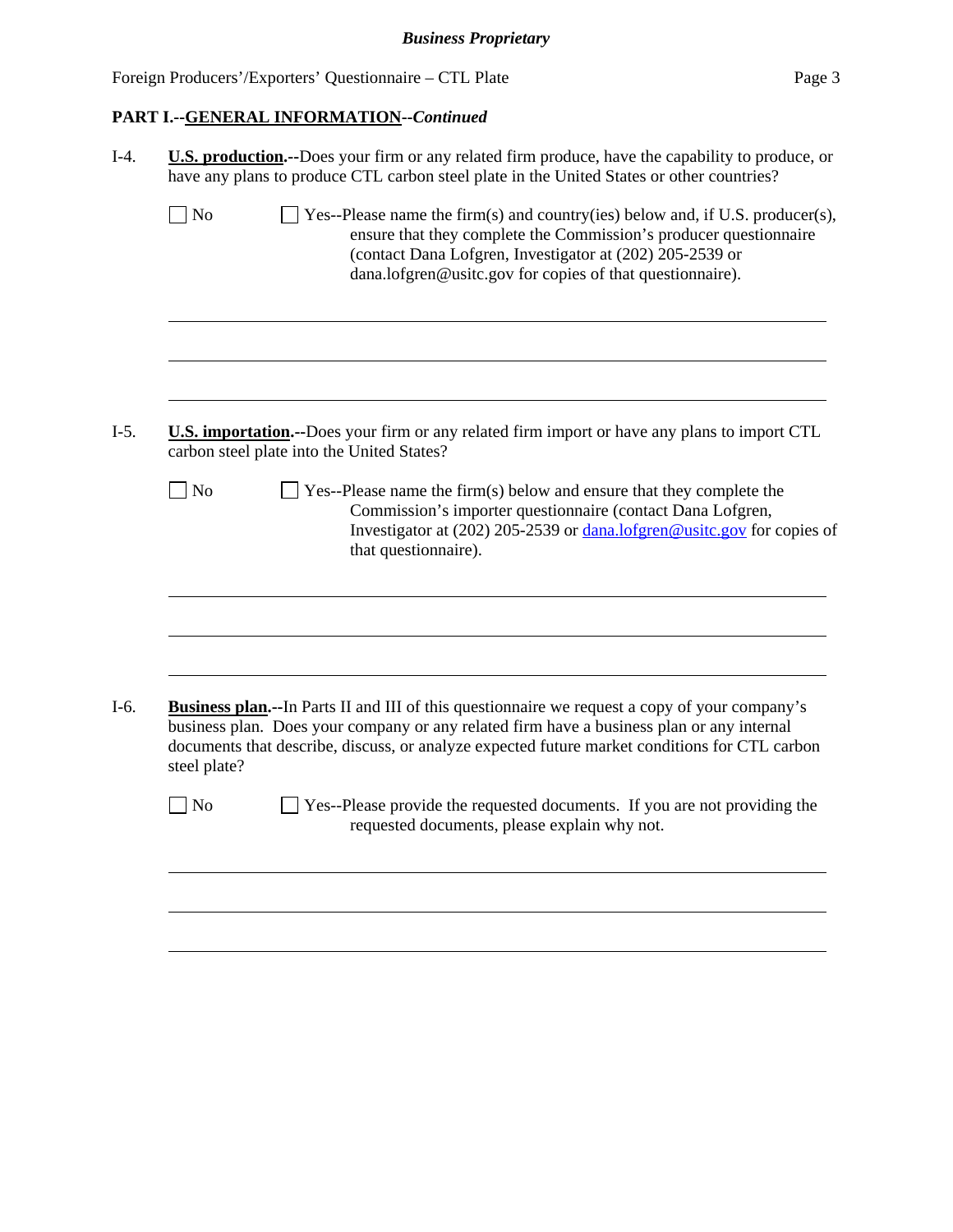### **PART II.—TRADE AND RELATED INFORMATION**

Further information on this part of the questionnaire can be obtained from Dana Lofgren, Investigator (202-205-2539, dana.lofgren@usitc.gov). **Supply all data requested on a calendar-year basis**.

II-1. **Contact information (Trade).--**Who should be contacted regarding the requested trade and related information?

|         | Company contact:                                   | Name and title |                                                                                                                                                                                                  |
|---------|----------------------------------------------------|----------------|--------------------------------------------------------------------------------------------------------------------------------------------------------------------------------------------------|
|         |                                                    |                |                                                                                                                                                                                                  |
|         |                                                    |                |                                                                                                                                                                                                  |
|         |                                                    | Phone number   | E-mail address                                                                                                                                                                                   |
| $II-2.$ |                                                    |                | <b>Changes in operations.</b> --Please indicate whether your firm has experienced any of the following<br>changes in relation to the production of CTL carbon steel plate since January 1, 2003? |
|         | (check as many as appropriate)                     |                | (please describe)                                                                                                                                                                                |
|         |                                                    |                |                                                                                                                                                                                                  |
|         |                                                    |                |                                                                                                                                                                                                  |
|         |                                                    |                |                                                                                                                                                                                                  |
|         |                                                    |                |                                                                                                                                                                                                  |
|         |                                                    |                |                                                                                                                                                                                                  |
|         |                                                    |                |                                                                                                                                                                                                  |
|         | prolonged shutdowns or<br>importation curtailments |                |                                                                                                                                                                                                  |
|         | revised labor agreements                           |                |                                                                                                                                                                                                  |
|         | other $(e.g., \text{ technology})$                 |                |                                                                                                                                                                                                  |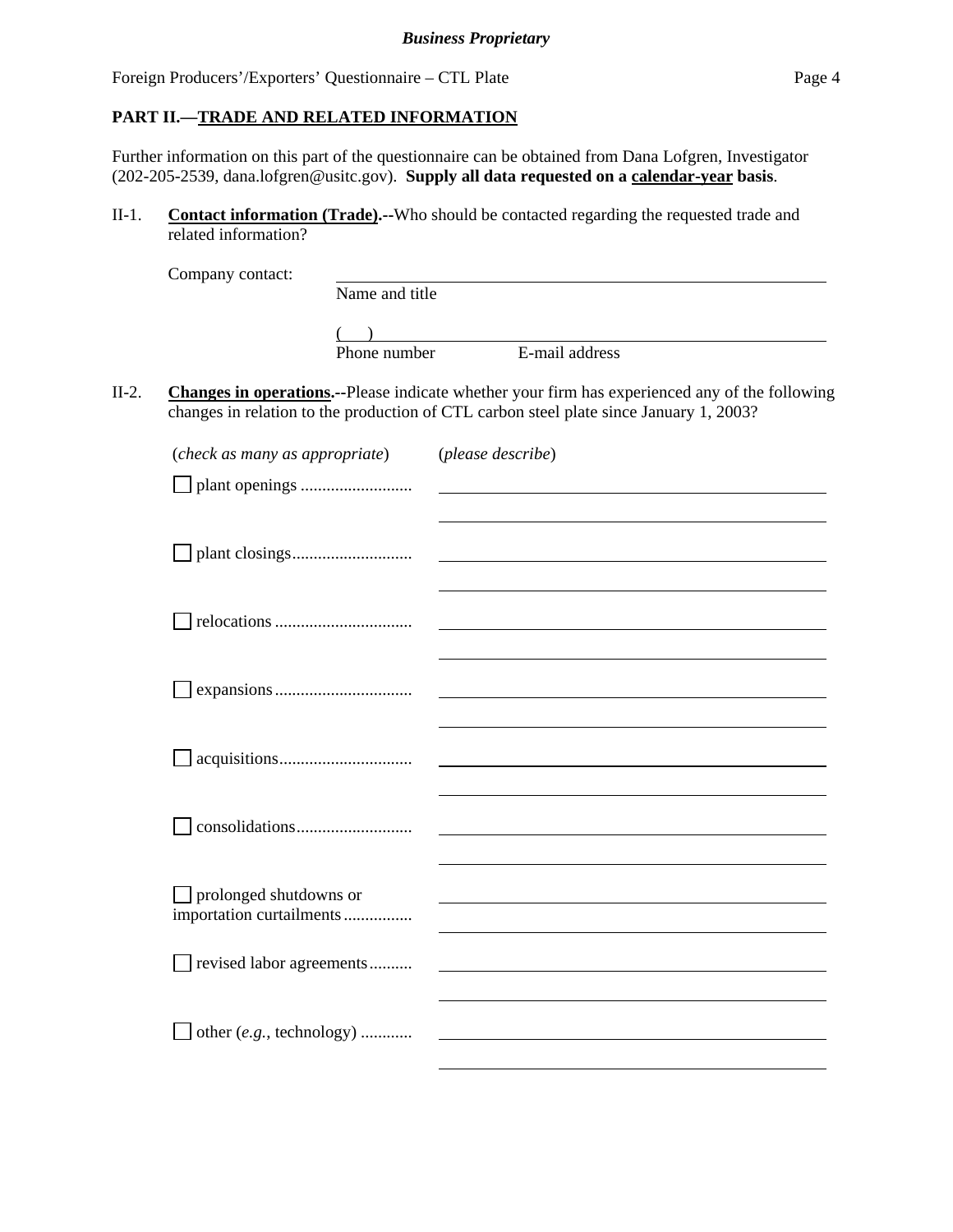## **PART II. TRADE AND RELATED INFORMATION--***Continued*

| N <sub>o</sub><br>N <sub>o</sub> |  | and 2010.<br>issue.                               |               | Yes-Supply details as to the time, nature, and significance of such changes<br>and provide underlying assumptions, along with relevant portions of<br>business plans or other supporting documentation that address this<br>issue. Include in your response a specific projection of your firm's<br>capacity to produce CTL carbon steel plate (in short tons) for 2009<br>Anticipated changes in operations in the event the suspension agreements and antidumping<br>duty order are revoked.--Would your firm anticipate any changes in the character of your<br>operations or organization (as noted above) relating to the production of CTL carbon steel plate in<br>the future if the suspension agreements on CTL carbon steel plate from Russia, and Ukraine, and<br>the antidumping duty order on CTL carbon steel plate from China, were to be revoked?<br>Yes-Supply details as to the time, nature, and significance of such changes<br>and provide underlying assumptions, along with relevant portions of<br>business plans or other supporting documentation that address this |  |
|----------------------------------|--|---------------------------------------------------|---------------|-----------------------------------------------------------------------------------------------------------------------------------------------------------------------------------------------------------------------------------------------------------------------------------------------------------------------------------------------------------------------------------------------------------------------------------------------------------------------------------------------------------------------------------------------------------------------------------------------------------------------------------------------------------------------------------------------------------------------------------------------------------------------------------------------------------------------------------------------------------------------------------------------------------------------------------------------------------------------------------------------------------------------------------------------------------------------------------------------|--|
|                                  |  |                                                   |               |                                                                                                                                                                                                                                                                                                                                                                                                                                                                                                                                                                                                                                                                                                                                                                                                                                                                                                                                                                                                                                                                                               |  |
|                                  |  |                                                   |               |                                                                                                                                                                                                                                                                                                                                                                                                                                                                                                                                                                                                                                                                                                                                                                                                                                                                                                                                                                                                                                                                                               |  |
|                                  |  |                                                   |               |                                                                                                                                                                                                                                                                                                                                                                                                                                                                                                                                                                                                                                                                                                                                                                                                                                                                                                                                                                                                                                                                                               |  |
|                                  |  |                                                   |               |                                                                                                                                                                                                                                                                                                                                                                                                                                                                                                                                                                                                                                                                                                                                                                                                                                                                                                                                                                                                                                                                                               |  |
|                                  |  |                                                   |               |                                                                                                                                                                                                                                                                                                                                                                                                                                                                                                                                                                                                                                                                                                                                                                                                                                                                                                                                                                                                                                                                                               |  |
|                                  |  | used in the production of CTL carbon steel plate? |               | <b>Same equipment, machinery, and workers.</b> --Has your firm since 2003 produced, or does your<br>firm anticipate producing in the future, other products on the same equipment and machinery                                                                                                                                                                                                                                                                                                                                                                                                                                                                                                                                                                                                                                                                                                                                                                                                                                                                                               |  |
| $\Box$ No                        |  | steel plate in the periods indicated.             |               | Yes--List the following information and report your firm's combined<br>production capacity and production of these products and CTL carbon                                                                                                                                                                                                                                                                                                                                                                                                                                                                                                                                                                                                                                                                                                                                                                                                                                                                                                                                                    |  |
| <b>Product</b>                   |  |                                                   | <b>Period</b> | <b>Basis for allocation of capacity data</b>                                                                                                                                                                                                                                                                                                                                                                                                                                                                                                                                                                                                                                                                                                                                                                                                                                                                                                                                                                                                                                                  |  |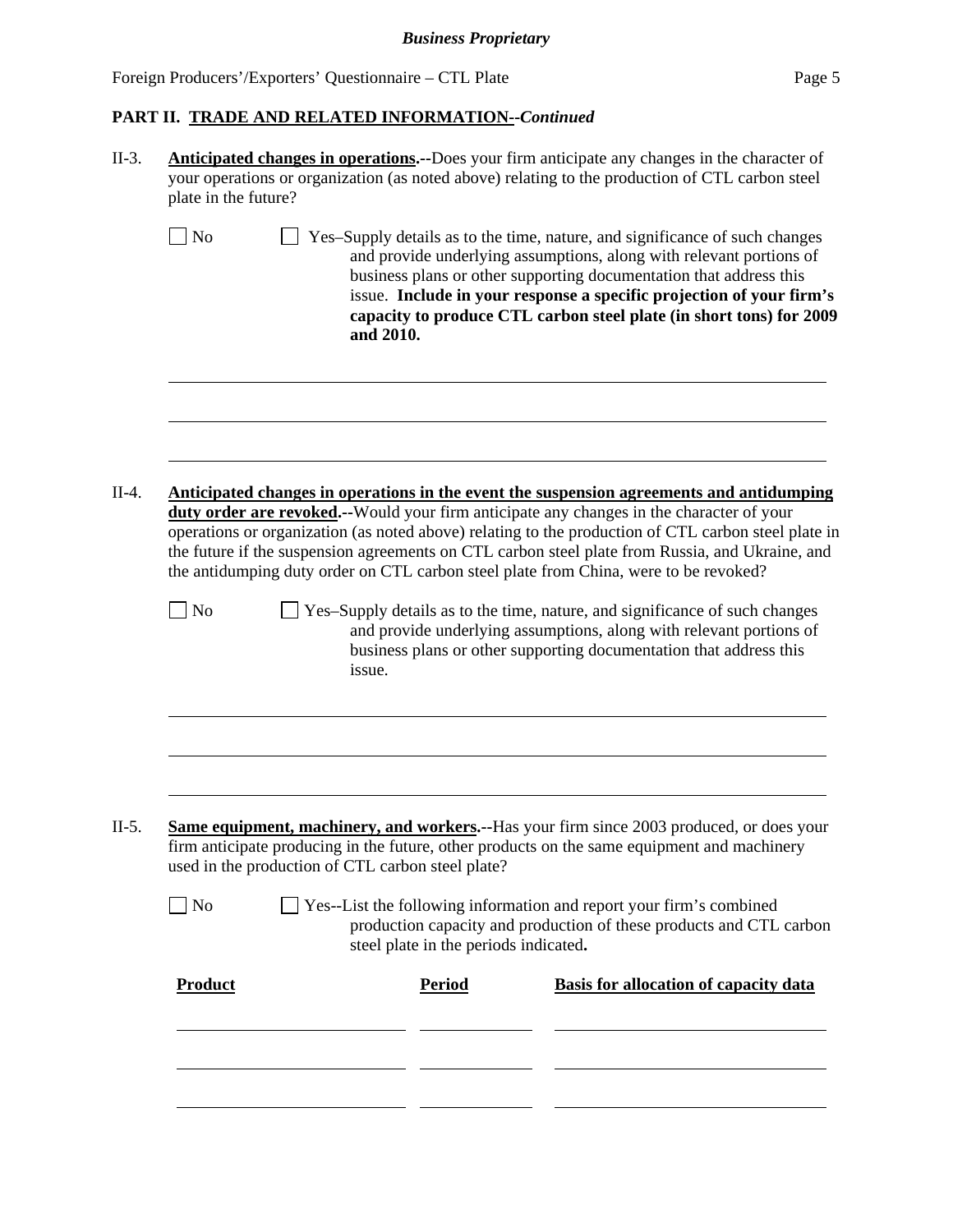## **PART II. TRADE AND RELATED INFORMATION--***Continued*

#### II-6a. **Same equipment, machinery, and workers.--***Continued*

| (Quantity in short tons)                                   |      |      |      |      |      |      |  |
|------------------------------------------------------------|------|------|------|------|------|------|--|
| <b>Item</b>                                                | 2003 | 2004 | 2005 | 2006 | 2007 | 2008 |  |
| <b>Overall Production Capacity</b>                         |      |      |      |      |      |      |  |
| <b>Production of:</b><br>CTL carbon steel plate            |      |      |      |      |      |      |  |
| Micro-alloy steel plate                                    |      |      |      |      |      |      |  |
| Specifically excluded (e.g., X-70)<br>CTL plate            |      |      |      |      |      |      |  |
| Other nonsubject products (e.g.,<br>CTL alloy steel plate) |      |      |      |      |      |      |  |

## II-6b. **THE FOLLOWING TABLE IS DUE ON OR BEFORE JULY 24, 2009.**

| (Quantity in short tons)           |                   |                   |  |  |  |  |  |
|------------------------------------|-------------------|-------------------|--|--|--|--|--|
| <b>Item</b>                        | January-June 2008 | January-June 2009 |  |  |  |  |  |
| <b>Overall Production Capacity</b> |                   |                   |  |  |  |  |  |
| <b>Production of:</b>              |                   |                   |  |  |  |  |  |
| CTL carbon steel plate             |                   |                   |  |  |  |  |  |
| Micro-alloy steel plate            |                   |                   |  |  |  |  |  |
| Specifically excluded (e.g., X-    |                   |                   |  |  |  |  |  |
| 70) CTL plate                      |                   |                   |  |  |  |  |  |
| Other nonsubject products (e.g.,   |                   |                   |  |  |  |  |  |
| CTL alloy steel plate)             |                   |                   |  |  |  |  |  |

### II-7. **Constraints on production.--**Please describe the constraint(s) that set the limit(s) on your production capacity.

II-8. **Production shifting.--**Is your firm able to switch production between CTL carbon steel plate and other products in response to a relative change in the price of CTL carbon steel plate vis-à-vis the price of other products, using the same equipment and labor?

|  | ×<br>v |
|--|--------|
|--|--------|

l

 $\overline{a}$ 

 $\Box$  Yes---Please identify the other products, the approximate time and cost involved in switching, and the minimum relative price change required for your firm to switch production to or from CTL carbon steel plate.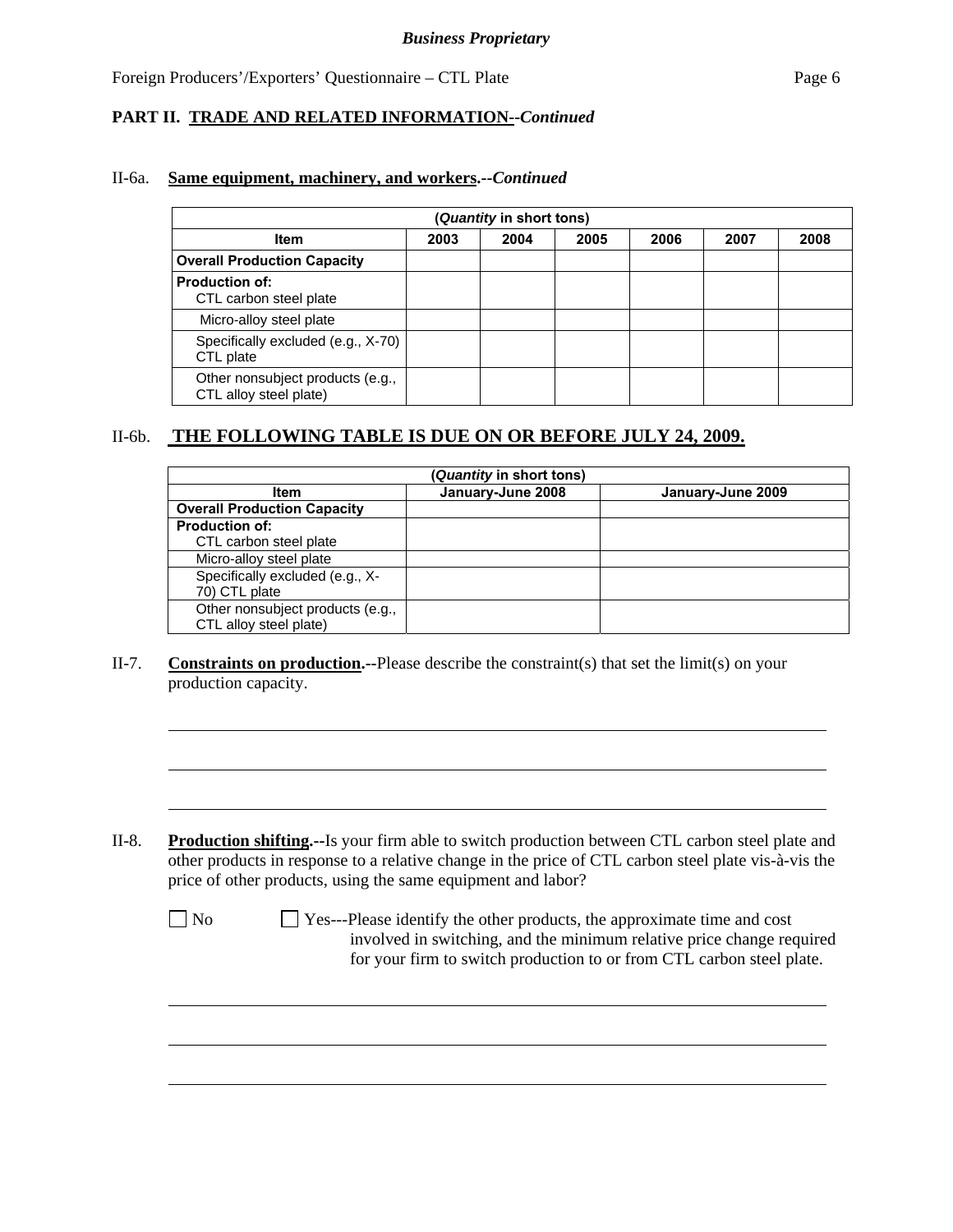### **PART II. TRADE AND RELATED INFORMATION--***Continued*

II-9. **Share of sales.--**What percentage of your firm's total sales in its most recent fiscal year was represented by sales of CTL carbon steel plate?

Percent

- II-10. **Inventories in the United States.--**Has your firm, since 2003, maintained any inventories of CTL carbon steel plate in the United States (not including inventories held by firms identified in question I-3)?
	- No Ses-Report the quantity of such end-of-period inventories below.

| (Quantity in short tons) |      |      |      |      |      |      |                   |  |
|--------------------------|------|------|------|------|------|------|-------------------|--|
| ltem                     | 2003 | 2004 | 2005 | 2006 | 2007 | 2008 | Jan.-June<br>2009 |  |
| Inventory                |      |      |      |      |      |      |                   |  |

II-11. **Inventory services.—**Does your firm or any related firm offer just-in-time or similar inventory services for customers located in the United States? If yes, please describe below.

\_\_\_\_\_\_\_\_\_\_\_\_\_\_\_\_\_\_\_\_\_\_\_\_\_\_\_\_\_\_\_\_\_\_\_\_\_\_\_\_\_\_\_\_\_\_\_\_\_\_\_\_\_\_\_\_\_\_\_\_\_\_\_\_\_

\_\_\_\_\_\_\_\_\_\_\_\_\_\_\_\_\_\_\_\_\_\_\_\_\_\_\_\_\_\_\_\_\_\_\_\_\_\_\_\_\_\_\_\_\_\_\_\_\_\_\_\_\_\_\_\_\_\_\_\_\_\_\_\_\_\_\_\_\_\_\_\_

#### II-12. **Barriers.--**

l

l

l

l

l

(a) Are your firm's exports of CTL carbon steel plate subject to tariff or non-tariff barriers to trade (for example, antidumping or countervailing duty findings or remedies, tariffs, quotas, or regulatory barriers) in any countries other than the United States?

| $\Box$ No | $\Box$ Yes--List the products(s), country(ies), the year each such barrier was |
|-----------|--------------------------------------------------------------------------------|
|           | imposed, and the type of barrier.                                              |

| <b>Product</b> | Country | Year imposed | <b>Barrier (if tariff,</b><br>give rate; if<br>quota give<br>level; if duty<br>give margin) |
|----------------|---------|--------------|---------------------------------------------------------------------------------------------|
|                |         |              |                                                                                             |
|                |         |              |                                                                                             |
|                |         |              |                                                                                             |
|                |         |              |                                                                                             |
|                |         |              |                                                                                             |
|                |         |              |                                                                                             |
|                |         |              |                                                                                             |
|                |         |              |                                                                                             |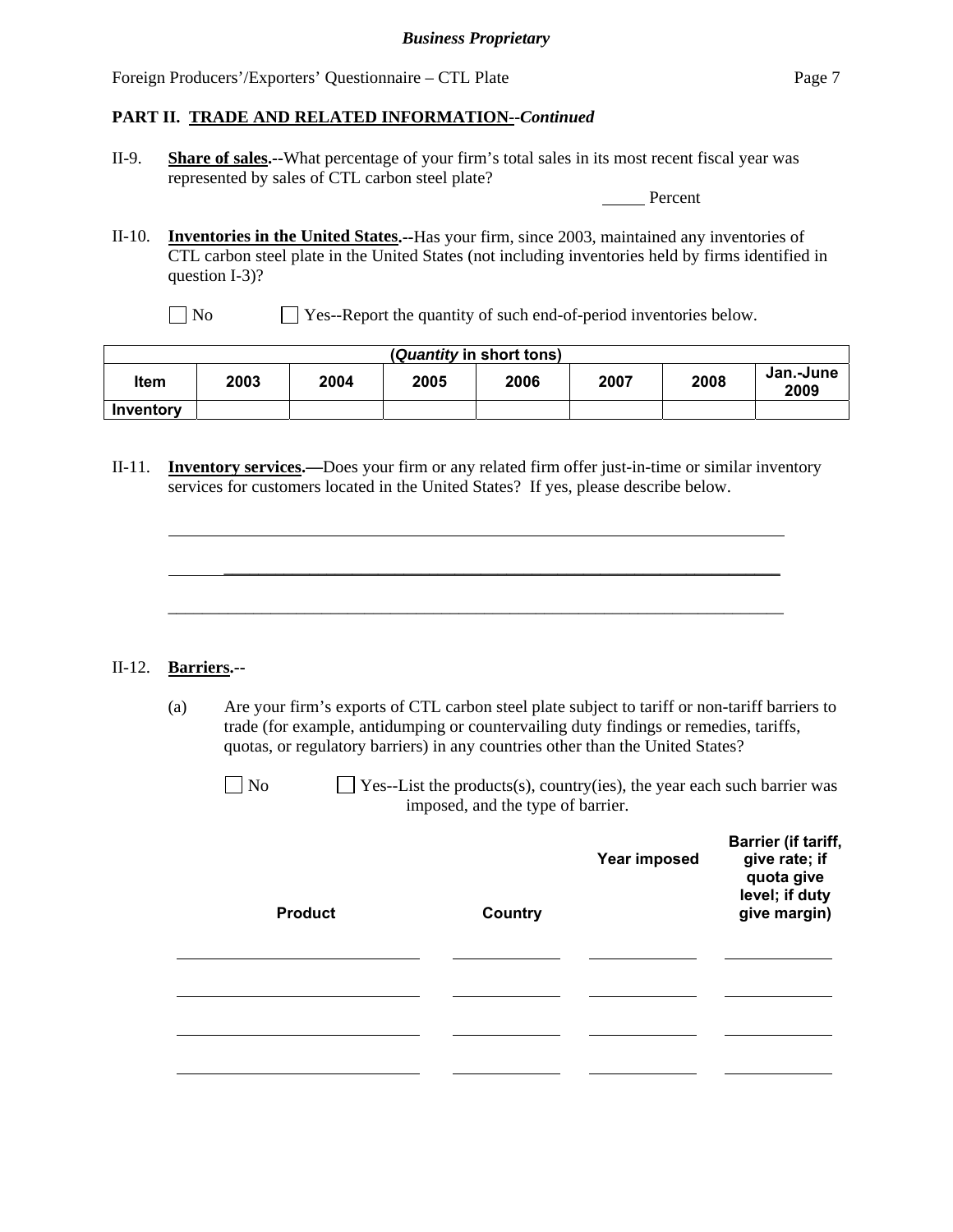$\overline{a}$ 

 $\overline{a}$ 

#### **PART II. TRADE AND RELATED INFORMATION--***Continued*

 (b) Are your firm's exports of CTL carbon steel plate subject to current investigations in any countries other than the United States that might result in tariff or non-tariff barriers to trade?

 $\Box$  No  $\Box$  Yes--List the products(s), country(ies), and type of investigation.

| <b>Product</b> | <b>Country</b> | Type of investigation |
|----------------|----------------|-----------------------|
|                |                |                       |
|                |                |                       |
|                |                |                       |
|                |                |                       |

II-13. **Other export markets.--**Identify export markets (other than the United States) that you have developed or where you have increased your sales of CTL carbon steel plate since 2003. Please identify and discuss below.

II-14. **Significance of suspension agreements and antidumping duty order.--**Describe the significance of the existing suspension agreements covering imports of CTL carbon steel plate from Russia, and Ukraine, and the antidumping duty order covering imports of CTL carbon steel plate from China in terms of their effect on your firm's production capacity, production, home market shipments, exports to the United States and other markets, and inventories. You may wish to compare your firm's operations before and after the imposition of the suspension agreements and antidumping duty order.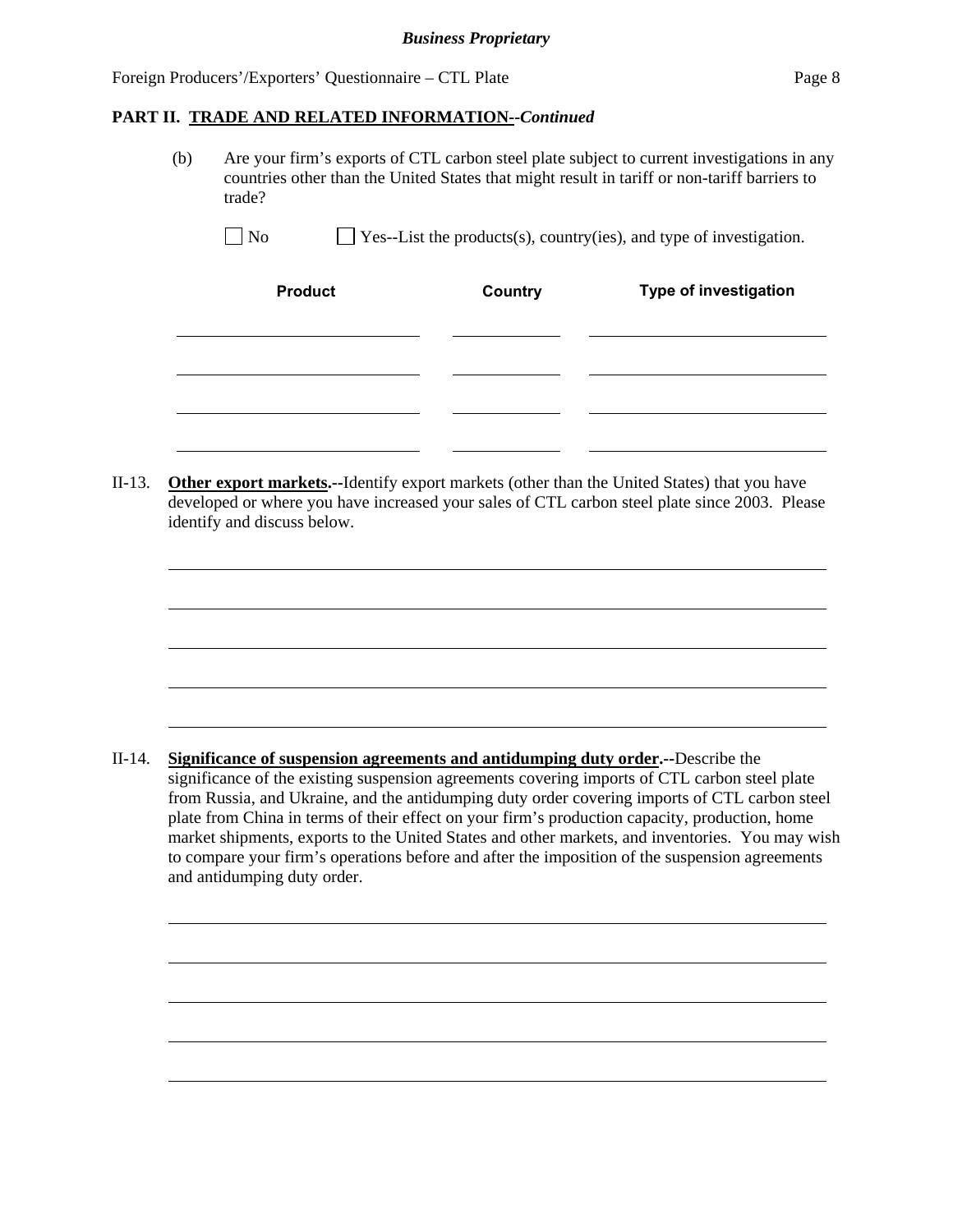## **PART II. TRADE AND RELATED INFORMATION--***Continued*

| $II-15.$ |    | Anticipated changes if suspension agreements and/or antidumping duty order are revoked.-                                                                                                                                                                 |  |  |  |  |  |  |
|----------|----|----------------------------------------------------------------------------------------------------------------------------------------------------------------------------------------------------------------------------------------------------------|--|--|--|--|--|--|
|          |    | -Would your firm anticipate any changes in its production capacity, production, home market<br>shipments, exports to the United States and other markets, or inventories relating to the                                                                 |  |  |  |  |  |  |
|          |    | production of CTL carbon steel plate in the future if the suspension agreements on CTL carbon<br>steel plate from Russia, and Ukraine, and/or the antidumping duty order on CTL carbon steel<br>plate from China were to be revoked?                     |  |  |  |  |  |  |
|          | No | Yes-Supply details as to the time, nature, and significance of such changes<br>and provide underlying assumptions, along with relevant portions of<br>business plans or other supporting documentation for any trends or<br>projections you may provide. |  |  |  |  |  |  |
|          |    |                                                                                                                                                                                                                                                          |  |  |  |  |  |  |
|          |    |                                                                                                                                                                                                                                                          |  |  |  |  |  |  |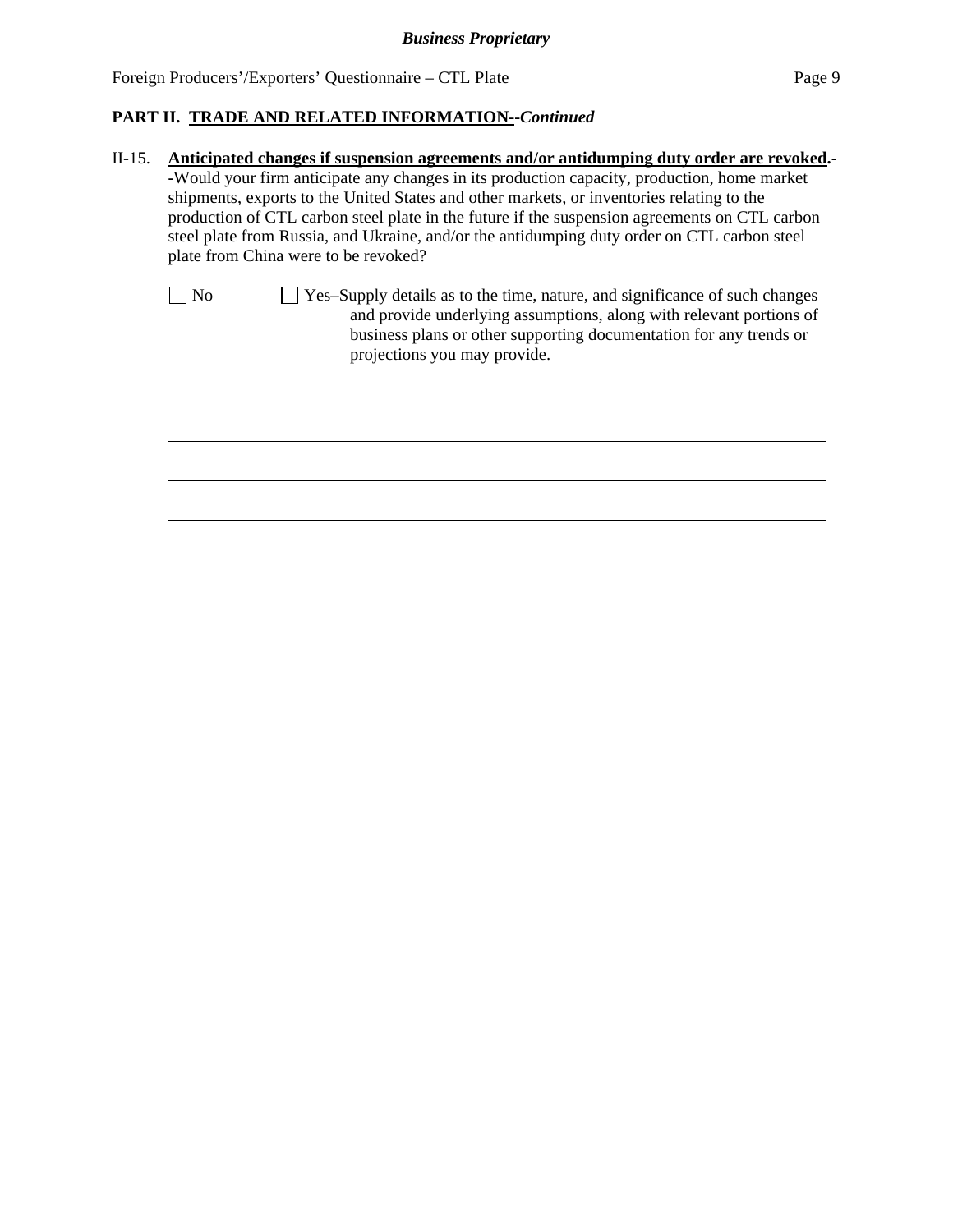### **PART II. TRADE AND RELATED INFORMATION--***Continued*

II-16a. **Trade data (China).--** Report production capacity, production, shipments, and inventories of CTL carbon steel plate produced by your firm in China during the specified periods. (See definitions in the instruction booklet.)

|                                                                                                                       |               | CIIIITA |      |      |      |      |
|-----------------------------------------------------------------------------------------------------------------------|---------------|---------|------|------|------|------|
| Quantity (in short tons) and Value (in 1,000 dollars)                                                                 |               |         |      |      |      |      |
|                                                                                                                       | Calendar year |         |      |      |      |      |
| <b>Item</b>                                                                                                           | 2003          | 2004    | 2005 | 2006 | 2007 | 2008 |
| Average production capacity <sup>1</sup> $(A)$                                                                        |               |         |      |      |      |      |
| Beginning-of-period inventories (B)                                                                                   |               |         |      |      |      |      |
| Production <sup>2</sup> (C)                                                                                           |               |         |      |      |      |      |
| Home market shipments:                                                                                                |               |         |      |      |      |      |
| Internal consumption/transfers                                                                                        |               |         |      |      |      |      |
| quantity (D)                                                                                                          |               |         |      |      |      |      |
| <b>Commercial shipments</b>                                                                                           |               |         |      |      |      |      |
| quantity (F)                                                                                                          |               |         |      |      |      |      |
| value(G)                                                                                                              |               |         |      |      |      |      |
| <b>Export shipments:</b>                                                                                              |               |         |      |      |      |      |
| to the United States: <sup>3</sup>                                                                                    |               |         |      |      |      |      |
| quantity (H)                                                                                                          |               |         |      |      |      |      |
| value (I)                                                                                                             |               |         |      |      |      |      |
| to the European Union: <sup>4</sup>                                                                                   |               |         |      |      |      |      |
| quantity (J)                                                                                                          |               |         |      |      |      |      |
| value (K)                                                                                                             |               |         |      |      |      |      |
| to $\overline{Asia:}^5$                                                                                               |               |         |      |      |      |      |
| quantity (L)                                                                                                          |               |         |      |      |      |      |
| value (M)                                                                                                             |               |         |      |      |      |      |
| to all other markets: <sup>6</sup>                                                                                    |               |         |      |      |      |      |
| quantity (N)                                                                                                          |               |         |      |      |      |      |
| value(0)                                                                                                              |               |         |      |      |      |      |
| <b>Total exports</b>                                                                                                  |               |         |      |      |      |      |
| quantity (O)                                                                                                          |               |         |      |      |      |      |
| <b>Total shipments</b>                                                                                                |               |         |      |      |      |      |
| quantity (P)                                                                                                          |               |         |      |      |      |      |
| End-of-period inventories (Q)                                                                                         |               |         |      |      |      |      |
| The production capacity (see definitions in instruction booklet) reported is based on operating _____ hours per week, |               |         |      |      |      |      |
| weeks per year. Please describe the methodology used to calculate production capacity, and explain any changes        |               |         |      |      |      |      |
| in reported capacity.                                                                                                 |               |         |      |      |      |      |

## **CHINA**

 $2$  Please estimate the percentage of total production of CTL carbon steel plate in China accounted for by your firm's

production in 2008: \_\_\_\_\_\_ Percent<br><sup>3</sup> Please estimate the percentage of total exports to the United States of CTL carbon steel plate in China accounted for by your firm's exports in 2008: Percent

<sup>4</sup> Identify your principal *European Union* export markets:<br><sup>5</sup> Identify your principal *Acion ovnert markets:* 

Identify your principal *Asian* export markets: 6 Identify your principal *other* export markets:

 $\overline{a}$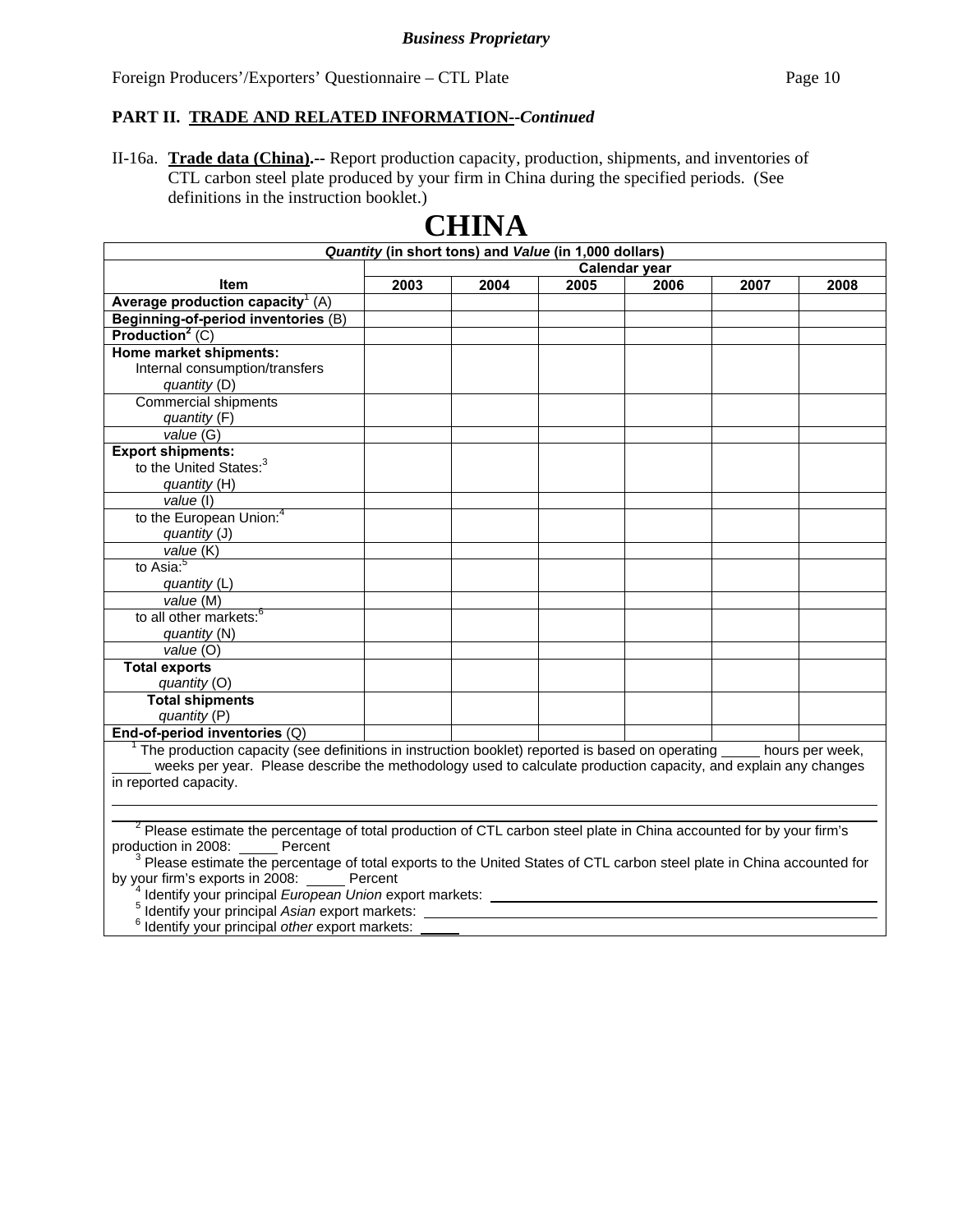## **PART II. TRADE AND RELATED INFORMATION--***Continued*

II-16b. **Trade data (China).--** Report production capacity, production, shipments, and inventories of CTL carbon steel plate produced by your firm in China during the specified periods. (See definitions in the instruction booklet.)

## **THIS PAGE IS DUE ON OR BEFORE JULY 24, 2009.**

# **CHINA**

| Quantity (in short tons) and Value (in 1,000 dollars)                                                                                                                                                                                                                   |              |      |  |  |  |
|-------------------------------------------------------------------------------------------------------------------------------------------------------------------------------------------------------------------------------------------------------------------------|--------------|------|--|--|--|
|                                                                                                                                                                                                                                                                         | January-June |      |  |  |  |
| <b>Item</b>                                                                                                                                                                                                                                                             | 2008         | 2009 |  |  |  |
| Average production capacity <sup>1</sup> (A)                                                                                                                                                                                                                            |              |      |  |  |  |
| Beginning-of-period inventories (B)                                                                                                                                                                                                                                     |              |      |  |  |  |
| Production (C)                                                                                                                                                                                                                                                          |              |      |  |  |  |
| Home market shipments:<br>Internal consumption/transfers<br>quantity (D)                                                                                                                                                                                                |              |      |  |  |  |
| Commercial shipments<br>quantity (F)                                                                                                                                                                                                                                    |              |      |  |  |  |
| value (G)                                                                                                                                                                                                                                                               |              |      |  |  |  |
| <b>Export shipments:</b><br>to the United States:<br>quantity (H)                                                                                                                                                                                                       |              |      |  |  |  |
| value (I)                                                                                                                                                                                                                                                               |              |      |  |  |  |
| to the European Union: <sup>3</sup><br>quantity (J)                                                                                                                                                                                                                     |              |      |  |  |  |
| value (K)                                                                                                                                                                                                                                                               |              |      |  |  |  |
| to Asia: $4$<br>quantity (L)                                                                                                                                                                                                                                            |              |      |  |  |  |
| value (M)                                                                                                                                                                                                                                                               |              |      |  |  |  |
| to all other markets: <sup>5</sup><br>quantity (N)                                                                                                                                                                                                                      |              |      |  |  |  |
| value (O)                                                                                                                                                                                                                                                               |              |      |  |  |  |
| <b>Total exports</b><br>quantity (O)                                                                                                                                                                                                                                    |              |      |  |  |  |
| <b>Total shipments</b><br>quantity (P)                                                                                                                                                                                                                                  |              |      |  |  |  |
| End-of-period inventories (Q)                                                                                                                                                                                                                                           |              |      |  |  |  |
| $1$ The production capacity (see definitions in instruction booklet) reported is based on operating $\qquad$ hours per<br>week, weeks per year. Please describe the methodology used to calculate production capacity, and explain any<br>changes in reported capacity. |              |      |  |  |  |
| <sup>2</sup> Identify your principal European Union export markets: ____<br><sup>3</sup> Identify your principal Asian export markets: _____<br><sup>4</sup> Identify your principal other export markets:                                                              |              |      |  |  |  |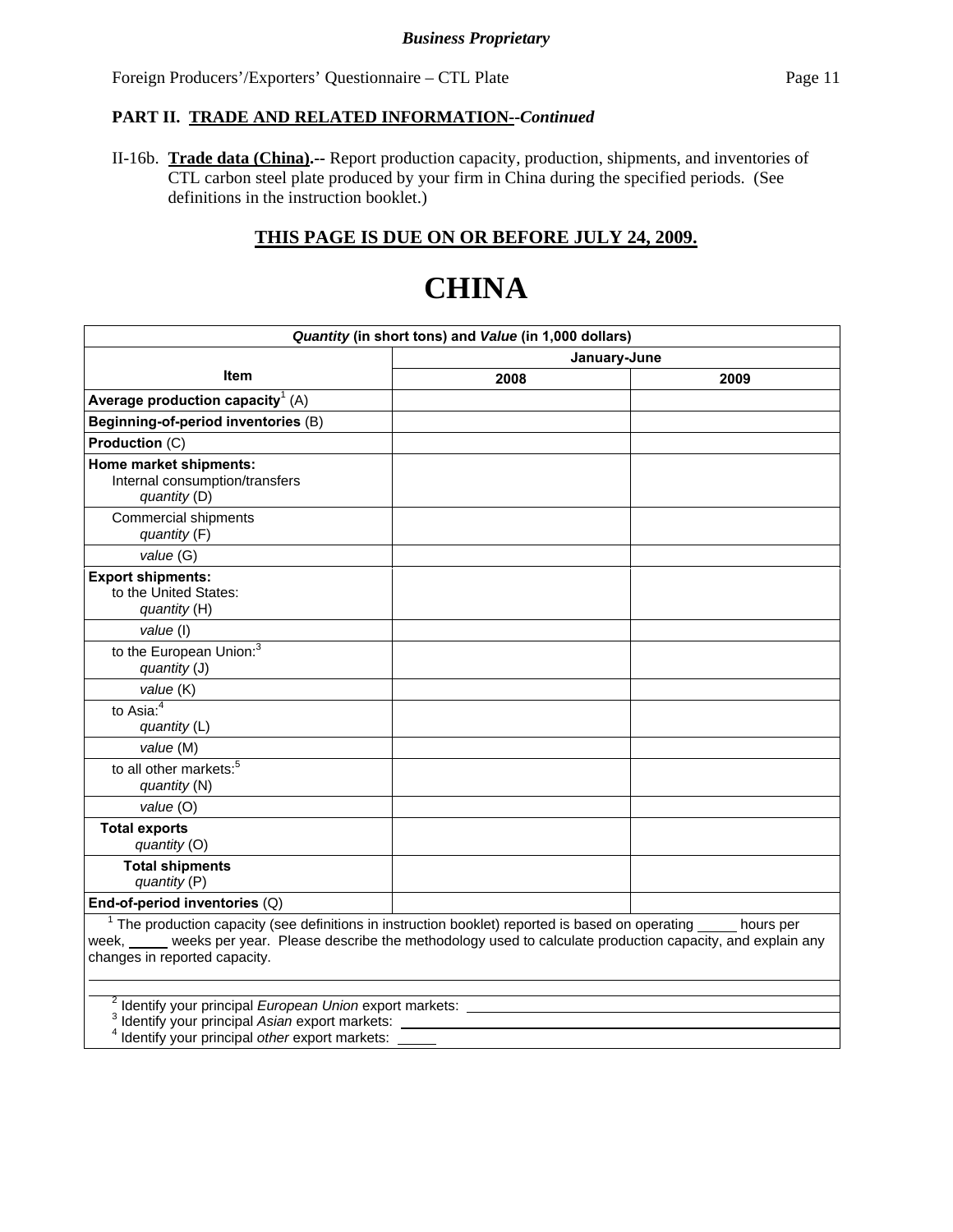## **PART II. TRADE AND RELATED INFORMATION--***Continued*

II-16c. **Trade data (Russia).--** Report production capacity, production, shipments, and inventories of CTL carbon steel plate produced by your firm in Russia during the specified periods. (See definitions in the instruction booklet.)

## **RUSSIA**

| Quantity (in short tons) and Value (in 1,000 dollars)                                                                            |               |      |      |      |      |      |
|----------------------------------------------------------------------------------------------------------------------------------|---------------|------|------|------|------|------|
|                                                                                                                                  | Calendar year |      |      |      |      |      |
| Item                                                                                                                             | 2003          | 2004 | 2005 | 2006 | 2007 | 2008 |
| Average production capacity <sup>1</sup> $(A)$                                                                                   |               |      |      |      |      |      |
| Beginning-of-period inventories (B)                                                                                              |               |      |      |      |      |      |
| Production <sup>2</sup> (C)                                                                                                      |               |      |      |      |      |      |
| Home market shipments:                                                                                                           |               |      |      |      |      |      |
| Internal consumption/transfers                                                                                                   |               |      |      |      |      |      |
| quantity (D)                                                                                                                     |               |      |      |      |      |      |
| <b>Commercial shipments</b>                                                                                                      |               |      |      |      |      |      |
| quantity (F)                                                                                                                     |               |      |      |      |      |      |
| value (G)                                                                                                                        |               |      |      |      |      |      |
| <b>Export shipments:</b>                                                                                                         |               |      |      |      |      |      |
| to the United States: <sup>3</sup>                                                                                               |               |      |      |      |      |      |
| quantity (H)                                                                                                                     |               |      |      |      |      |      |
| value (I)                                                                                                                        |               |      |      |      |      |      |
| to the European Union: <sup>4</sup>                                                                                              |               |      |      |      |      |      |
| quantity (J)                                                                                                                     |               |      |      |      |      |      |
| value (K)                                                                                                                        |               |      |      |      |      |      |
| to Asia: <sup>5</sup>                                                                                                            |               |      |      |      |      |      |
| quantity (L)                                                                                                                     |               |      |      |      |      |      |
| value (M)                                                                                                                        |               |      |      |      |      |      |
| to all other markets: <sup>6</sup>                                                                                               |               |      |      |      |      |      |
| quantity (N)                                                                                                                     |               |      |      |      |      |      |
| value(0)                                                                                                                         |               |      |      |      |      |      |
| <b>Total exports</b>                                                                                                             |               |      |      |      |      |      |
| quantity (O)                                                                                                                     |               |      |      |      |      |      |
| <b>Total shipments</b>                                                                                                           |               |      |      |      |      |      |
| quantity (P)                                                                                                                     |               |      |      |      |      |      |
| End-of-period inventories $(Q)$                                                                                                  |               |      |      |      |      |      |
| $1$ The production capacity (see definitions in instruction booklet) reported is based on operating hours per week,              |               |      |      |      |      |      |
| weeks per year. Please describe the methodology used to calculate production capacity, and explain any changes                   |               |      |      |      |      |      |
| in reported capacity.                                                                                                            |               |      |      |      |      |      |
|                                                                                                                                  |               |      |      |      |      |      |
|                                                                                                                                  |               |      |      |      |      |      |
| <sup>2</sup> Please estimate the percentage of total production of CTL carbon steel plate in Russia accounted for by your firm's |               |      |      |      |      |      |
| production in 2008: Percent                                                                                                      |               |      |      |      |      |      |
| $3$ Please estimate the percentage of total exports to the United States of CTL carbon steel plate in Russia accounted for       |               |      |      |      |      |      |
| by your firm's exports in 2008: Percent<br>Identify your principal European Union export markets: ______                         |               |      |      |      |      |      |
| Identify your principal Asian export markets:                                                                                    |               |      |      |      |      |      |
| Identify your principal other export markets:                                                                                    |               |      |      |      |      |      |
|                                                                                                                                  |               |      |      |      |      |      |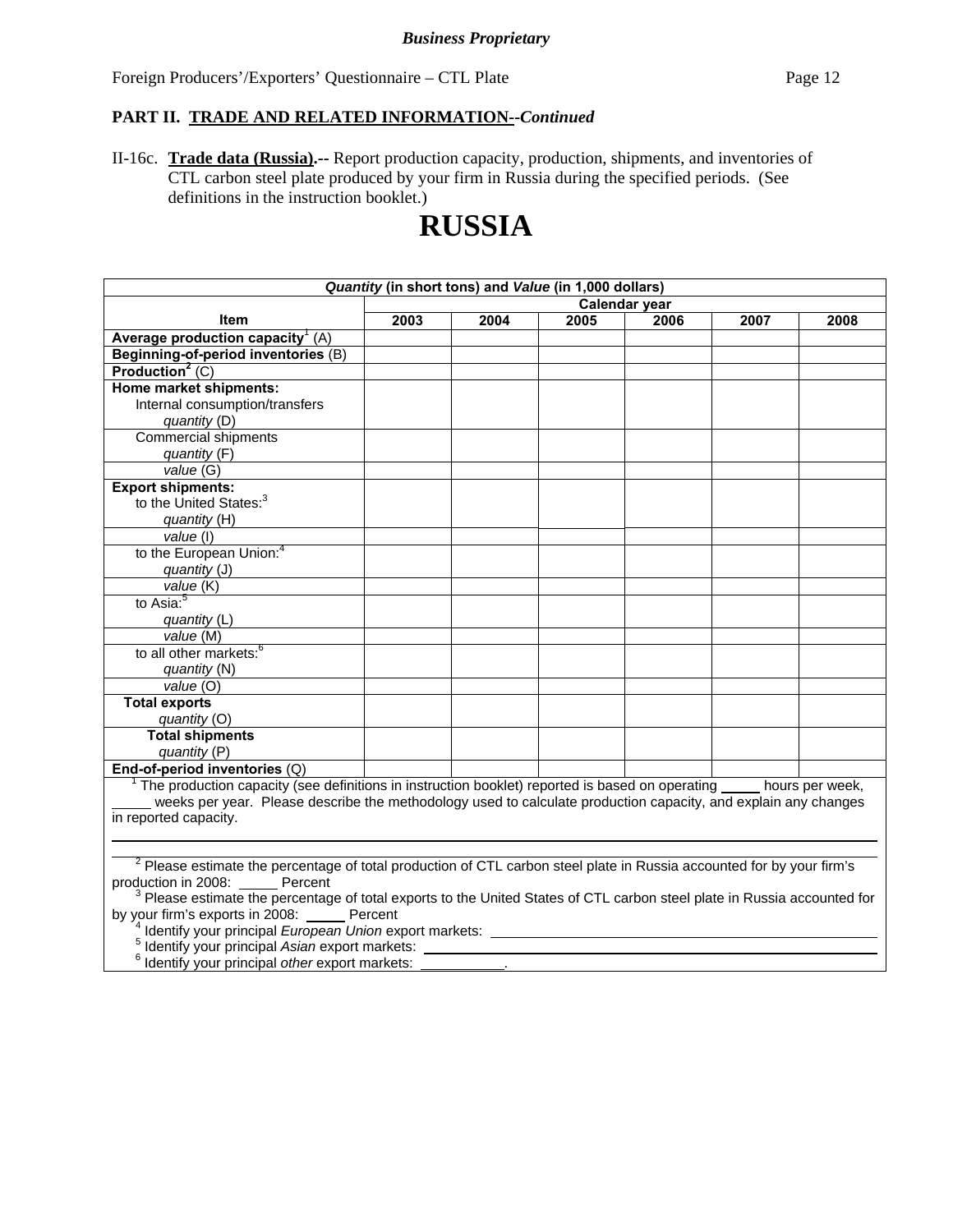## **PART II. TRADE AND RELATED INFORMATION--***Continued*

II-16d. **Trade data (Russia).--** Report production capacity, production, shipments, and inventories of CTL carbon steel plate produced by your firm in Russia during the specified periods. (See definitions in the instruction booklet.)

## **THIS PAGE IS DUE ON OR BEFORE JULY 24, 2009.**

# **RUSSIA**

| Quantity (in short tons) and Value (in 1,000 dollars)                                                                                                                                                                                                    |              |           |  |  |  |
|----------------------------------------------------------------------------------------------------------------------------------------------------------------------------------------------------------------------------------------------------------|--------------|-----------|--|--|--|
|                                                                                                                                                                                                                                                          | January-June |           |  |  |  |
| <b>Item</b>                                                                                                                                                                                                                                              | 2008         | 2009      |  |  |  |
| Average production capacity <sup>1</sup> (A)                                                                                                                                                                                                             |              |           |  |  |  |
| Beginning-of-period inventories (B)                                                                                                                                                                                                                      |              |           |  |  |  |
| Production (C)                                                                                                                                                                                                                                           |              |           |  |  |  |
| Home market shipments:<br>Internal consumption/transfers<br>quantity (D)                                                                                                                                                                                 |              |           |  |  |  |
| Commercial shipments<br>quantity (E)                                                                                                                                                                                                                     |              |           |  |  |  |
| value (F)                                                                                                                                                                                                                                                |              |           |  |  |  |
| <b>Export shipments:</b><br>to the United States:<br>quantity (G)                                                                                                                                                                                        |              |           |  |  |  |
| value (H)                                                                                                                                                                                                                                                |              |           |  |  |  |
| to the European Union: <sup>3</sup><br>quantity (I)                                                                                                                                                                                                      |              |           |  |  |  |
| value (J)                                                                                                                                                                                                                                                |              |           |  |  |  |
| to Asia: $\frac{4}{4}$<br>quantity (K)                                                                                                                                                                                                                   |              |           |  |  |  |
| value (L)                                                                                                                                                                                                                                                |              |           |  |  |  |
| to all other markets: <sup>5</sup><br>quantity (M)                                                                                                                                                                                                       |              |           |  |  |  |
| value (N)                                                                                                                                                                                                                                                |              |           |  |  |  |
| <b>Total exports</b><br>quantity (O)                                                                                                                                                                                                                     |              |           |  |  |  |
| <b>Total shipments</b><br>quantity (P)                                                                                                                                                                                                                   |              |           |  |  |  |
| End-of-period inventories (Q)                                                                                                                                                                                                                            |              |           |  |  |  |
| $1$ The production capacity (see definitions in instruction booklet) reported is based on operating $_$<br>week, weeks per year. Please describe the methodology used to calculate production capacity, and explain any<br>changes in reported capacity. |              | hours per |  |  |  |
| <sup>4</sup> Identify your principal other export markets:                                                                                                                                                                                               |              |           |  |  |  |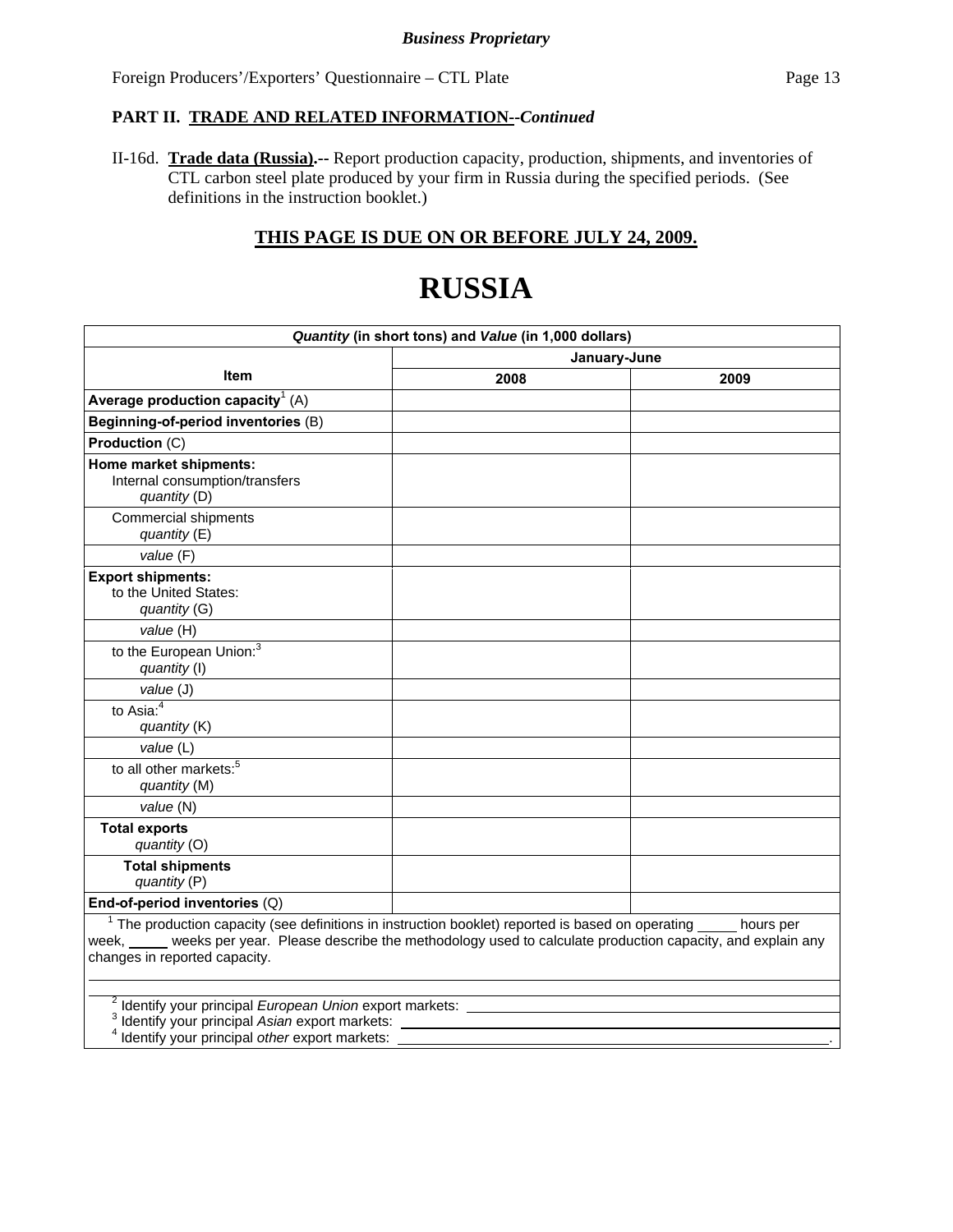## **PART II. TRADE AND RELATED INFORMATION--***Continued*

II-16e. **Trade data (UKRAINE).--** Report production capacity, production, shipments, and inventories of CTL carbon steel plate produced by your firm in Ukraine during the specified periods. (See definitions in the instruction booklet.)

## **UKRAINE**

| Quantity (in short tons) and Value (in 1,000 dollars)                                                                                                                           |               |      |      |      |      |      |
|---------------------------------------------------------------------------------------------------------------------------------------------------------------------------------|---------------|------|------|------|------|------|
|                                                                                                                                                                                 | Calendar year |      |      |      |      |      |
| Item                                                                                                                                                                            | 2003          | 2004 | 2005 | 2006 | 2007 | 2008 |
| Average production capacity <sup>1</sup> (A)                                                                                                                                    |               |      |      |      |      |      |
| Beginning-of-period inventories (B)                                                                                                                                             |               |      |      |      |      |      |
| Production <sup>2</sup> $(C)$                                                                                                                                                   |               |      |      |      |      |      |
| Home market shipments:                                                                                                                                                          |               |      |      |      |      |      |
| Internal consumption/transfers                                                                                                                                                  |               |      |      |      |      |      |
| quantity (D)                                                                                                                                                                    |               |      |      |      |      |      |
| <b>Commercial shipments</b>                                                                                                                                                     |               |      |      |      |      |      |
| quantity(E)                                                                                                                                                                     |               |      |      |      |      |      |
| value(F)                                                                                                                                                                        |               |      |      |      |      |      |
| <b>Export shipments:</b>                                                                                                                                                        |               |      |      |      |      |      |
| to the United States: <sup>3</sup>                                                                                                                                              |               |      |      |      |      |      |
| quantity (G)                                                                                                                                                                    |               |      |      |      |      |      |
| value (H)                                                                                                                                                                       |               |      |      |      |      |      |
| to the European Union: <sup>4</sup>                                                                                                                                             |               |      |      |      |      |      |
| quantity (I)                                                                                                                                                                    |               |      |      |      |      |      |
| value (J)                                                                                                                                                                       |               |      |      |      |      |      |
| to Asia: <sup>5</sup>                                                                                                                                                           |               |      |      |      |      |      |
| quantity (K)                                                                                                                                                                    |               |      |      |      |      |      |
| value(L)                                                                                                                                                                        |               |      |      |      |      |      |
| to all other markets: <sup>6</sup>                                                                                                                                              |               |      |      |      |      |      |
| quantity (M)                                                                                                                                                                    |               |      |      |      |      |      |
| value(N)                                                                                                                                                                        |               |      |      |      |      |      |
| <b>Total exports</b>                                                                                                                                                            |               |      |      |      |      |      |
| quantity (O)                                                                                                                                                                    |               |      |      |      |      |      |
| <b>Total shipments</b>                                                                                                                                                          |               |      |      |      |      |      |
| quantity (P)                                                                                                                                                                    |               |      |      |      |      |      |
| End-of-period inventories $(Q)$                                                                                                                                                 |               |      |      |      |      |      |
| $1$ The production capacity (see definitions in instruction booklet) reported is based on operating $\_\_$ hours per week,                                                      |               |      |      |      |      |      |
| weeks per year. Please describe the methodology used to calculate production capacity, and explain any changes                                                                  |               |      |      |      |      |      |
| in reported capacity.                                                                                                                                                           |               |      |      |      |      |      |
|                                                                                                                                                                                 |               |      |      |      |      |      |
| <sup>2</sup> Please estimate the percentage of total production of CTL carbon steel plate in Ukraine accounted for by your firm's                                               |               |      |      |      |      |      |
| production in 2008: Percent                                                                                                                                                     |               |      |      |      |      |      |
|                                                                                                                                                                                 |               |      |      |      |      |      |
| <sup>3</sup> Please estimate the percentage of total exports to the United States of CTL carbon steel plate in Ukraine accounted<br>for by your firm's exports in 2008: Percent |               |      |      |      |      |      |
| Identify your principal European Union export markets:                                                                                                                          |               |      |      |      |      |      |
| Identify your principal Asian export markets:                                                                                                                                   |               |      |      |      |      |      |
| Identify your principal other export markets:                                                                                                                                   |               |      |      |      |      |      |
|                                                                                                                                                                                 |               |      |      |      |      |      |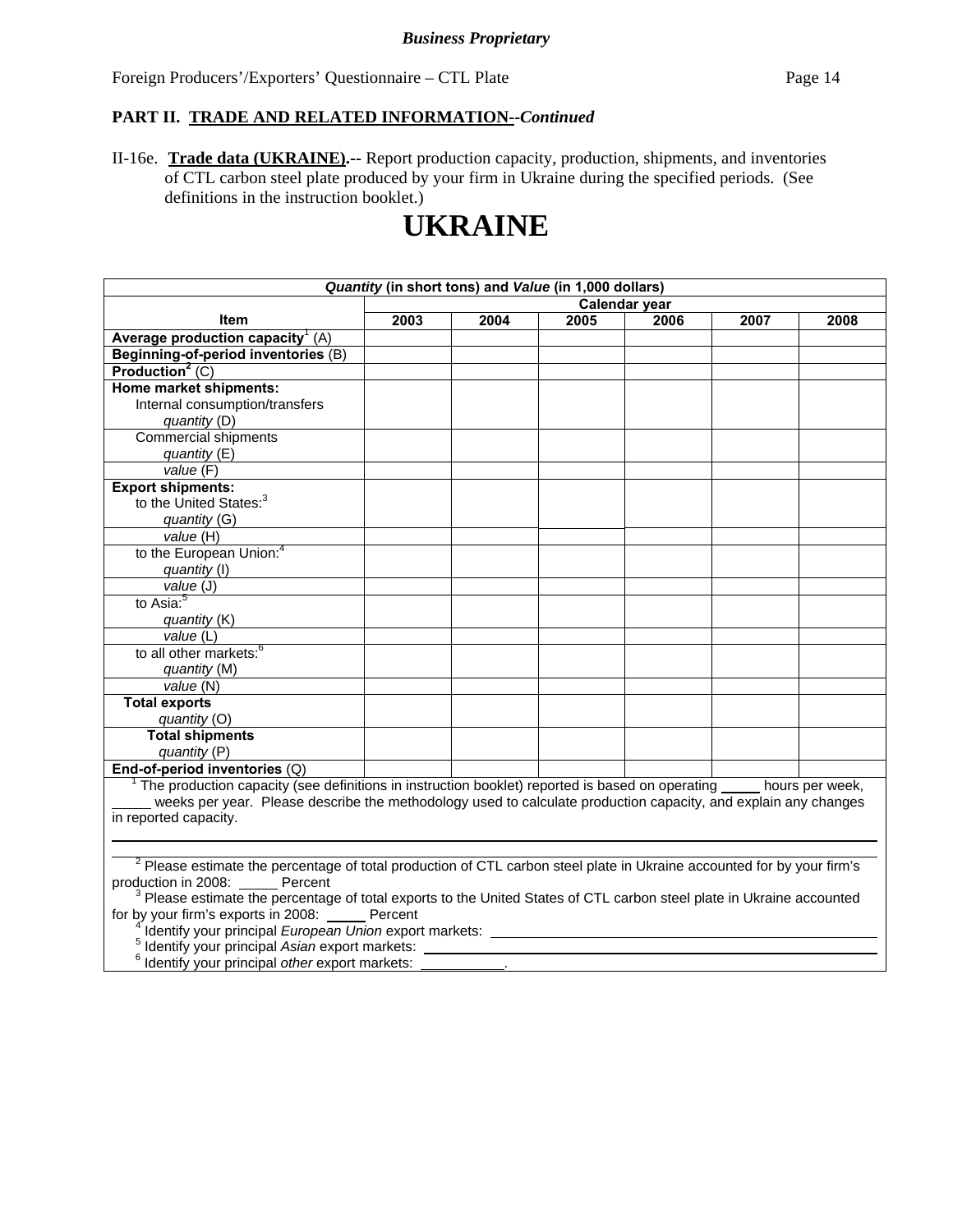## **PART II. TRADE AND RELATED INFORMATION--***Continued*

II-16f. **Trade data (UKRAINE).--** Report production capacity, production, shipments, and inventories of CTL carbon steel plate produced by your firm in Ukraine during the specified periods. (See definitions in the instruction booklet.)

## **THIS PAGE IS DUE ON OR BEFORE JULY 24, 2009.**

## **UKRAINE**

| Quantity (in short tons) and Value (in 1,000 dollars)                                                                                                                                                                                                                 |              |      |  |  |  |
|-----------------------------------------------------------------------------------------------------------------------------------------------------------------------------------------------------------------------------------------------------------------------|--------------|------|--|--|--|
|                                                                                                                                                                                                                                                                       | January-June |      |  |  |  |
| <b>Item</b>                                                                                                                                                                                                                                                           | 2008         | 2009 |  |  |  |
| Average production capacity <sup>1</sup> (A)                                                                                                                                                                                                                          |              |      |  |  |  |
| Beginning-of-period inventories (B)                                                                                                                                                                                                                                   |              |      |  |  |  |
| Production (C)                                                                                                                                                                                                                                                        |              |      |  |  |  |
| Home market shipments:<br>Internal consumption/transfers<br>quantity (D)                                                                                                                                                                                              |              |      |  |  |  |
| Commercial shipments<br>quantity (E)                                                                                                                                                                                                                                  |              |      |  |  |  |
| value (F)                                                                                                                                                                                                                                                             |              |      |  |  |  |
| <b>Export shipments:</b><br>to the United States:<br>quantity (G)                                                                                                                                                                                                     |              |      |  |  |  |
| value (H)                                                                                                                                                                                                                                                             |              |      |  |  |  |
| to the European Union: <sup>3</sup><br>quantity (I)                                                                                                                                                                                                                   |              |      |  |  |  |
| value (J)                                                                                                                                                                                                                                                             |              |      |  |  |  |
| to Asia: $4$<br>quantity (K)                                                                                                                                                                                                                                          |              |      |  |  |  |
| value (L)                                                                                                                                                                                                                                                             |              |      |  |  |  |
| to all other markets: <sup>5</sup><br>quantity (M)                                                                                                                                                                                                                    |              |      |  |  |  |
| value (N)                                                                                                                                                                                                                                                             |              |      |  |  |  |
| <b>Total exports</b><br>quantity (O)                                                                                                                                                                                                                                  |              |      |  |  |  |
| <b>Total shipments</b><br>quantity (P)                                                                                                                                                                                                                                |              |      |  |  |  |
| End-of-period inventories (Q)                                                                                                                                                                                                                                         |              |      |  |  |  |
| $1$ The production capacity (see definitions in instruction booklet) reported is based on operating $\_\_$ hours per<br>week, weeks per year. Please describe the methodology used to calculate production capacity, and explain any<br>changes in reported capacity. |              |      |  |  |  |
| <sup>2</sup> Identify your principal European Union export markets: _________________________<br><sup>3</sup> Identify your principal Asian export markets:<br>Identify your principal other export markets:                                                          |              |      |  |  |  |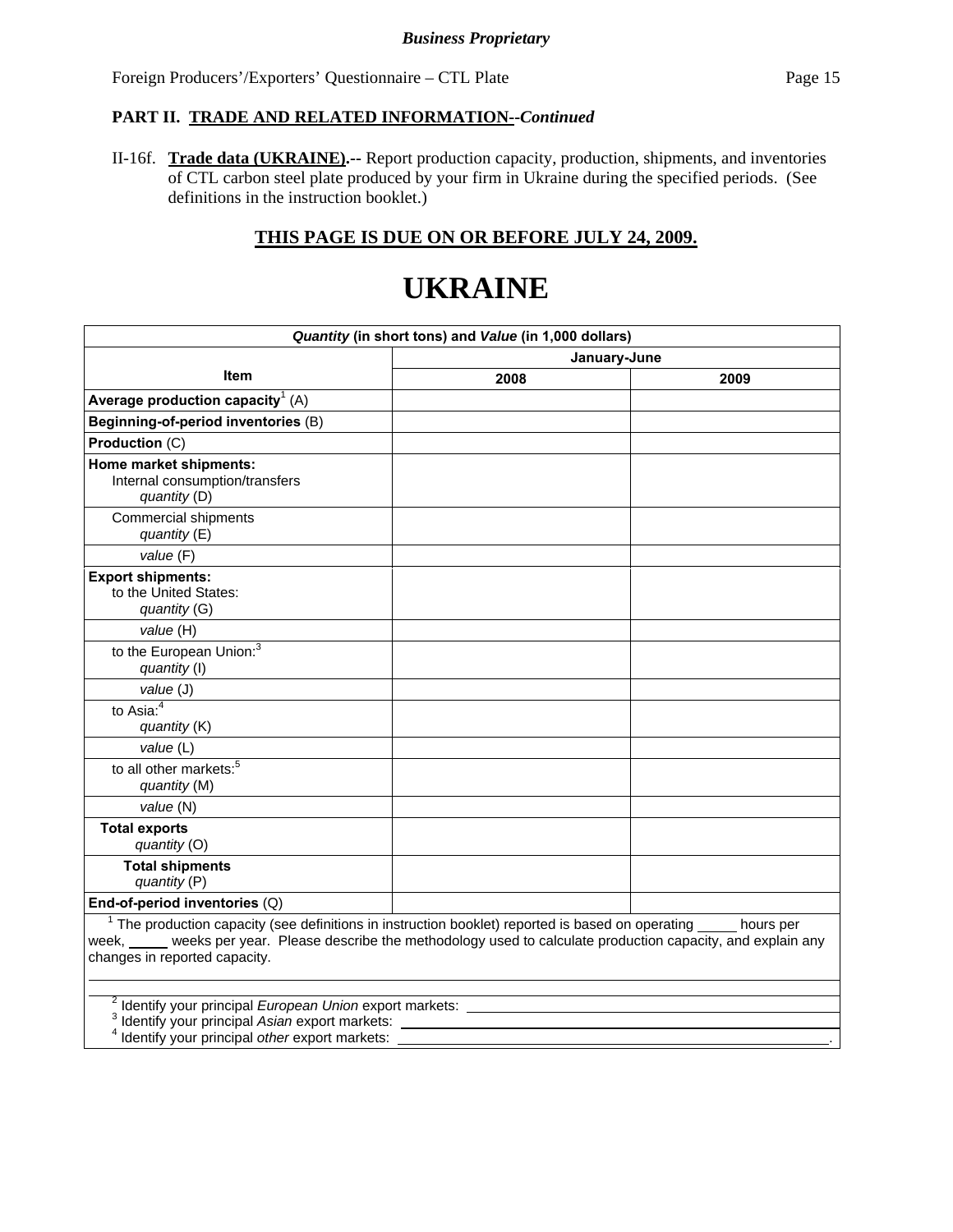#### **PART II. TRADE AND RELATED INFORMATION--***Continued*

#### II-17. **Reconciliation of trade data.—**

 $\overline{a}$ 

(a) The quantities reported in question II-16 should reconcile as follows in each period (*i.e.*, in each column):

```
Reconciliation
B + C - D - E - G - I - K - M = Q Do these data reconcile? \Box Yes \Box No--Please
                                  explain:
```
(b) Further, the quantities reported for end-of-period inventories should equal the beginningof-period inventories reported in the subsequent calendar year (*i.e.*, line J of year 2003 should equal line B of year 2004). Do these data reconcile for each adjacent calendar year?

II-18. Please report the relative share of your firm's 2008 total shipments for CTL plate in the specified thicknesses below. (See definitions in the instruction booklet).

| (Quantity in percent)     |      |  |  |  |
|---------------------------|------|--|--|--|
| <b>Plate thickness</b>    | 2008 |  |  |  |
| ≤1.00"                    |      |  |  |  |
| $\mid$ >1.00" but ≤ 3.00" |      |  |  |  |
| > 3.00"                   |      |  |  |  |
| <b>Total</b>              | 100% |  |  |  |

II-19. Please report the share of your firm's 2008 total shipments (home market; U.S. market; and other export markets) for the CTL products identified below. (See definitions in instruction booklet).

| <b>Item</b>                   | Share of total 2008 shipments |                      |      |  |  |  |
|-------------------------------|-------------------------------|----------------------|------|--|--|--|
|                               | Home                          | <b>Other exports</b> |      |  |  |  |
| Hot-rolled wide flat bar      |                               |                      |      |  |  |  |
| Carbon structural steel plate |                               |                      |      |  |  |  |
| All other cut-to-length plate |                               |                      |      |  |  |  |
| Total                         | 100%                          | 100%                 | 100% |  |  |  |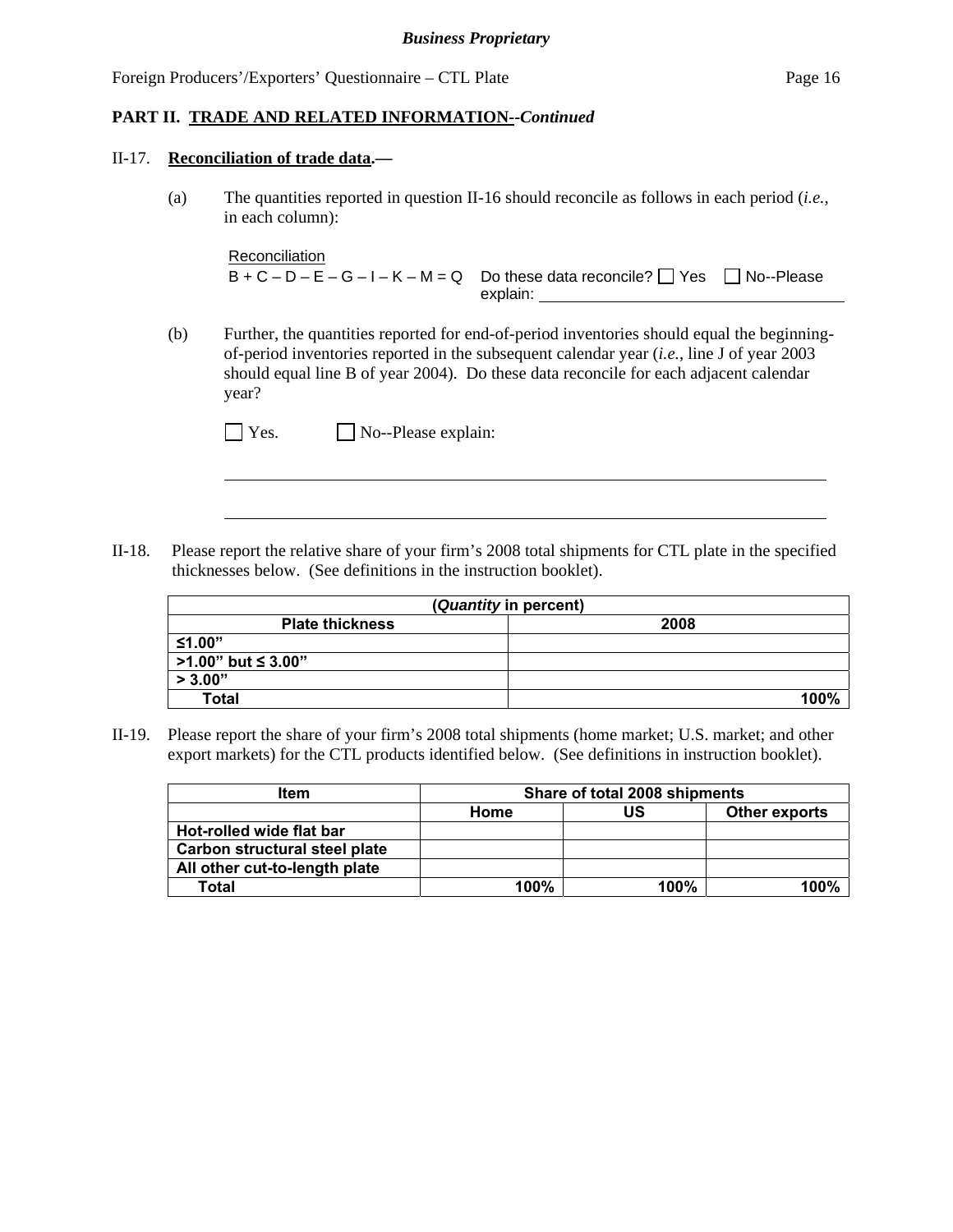## **PART II. TRADE AND RELATED INFORMATION--***Continued*

II-20a. Does your firm manufacture/export **CTL micro-alloy steel plate** produced by your firm in China, Russia, or Ukraine?

No. Yes--Please report total shipments since 2003.

| (Quantity in short tons, Value in 1,000 U.S. dollars) |      |      |      |      |      |      |
|-------------------------------------------------------|------|------|------|------|------|------|
| CTL micro-alloy steel plate                           | 2003 | 2004 | 2005 | 2006 | 2007 | 2008 |
| Quantity                                              |      |      |      |      |      |      |
| Value                                                 |      |      |      |      |      |      |

## II-20b. **THE FOLLOWING TABLE IS DUE ON OR BEFORE JULY 24, 2009.**

| (Quantity in short tons, Value, in 1,000 U.S. dollars)                |  |  |  |  |  |
|-----------------------------------------------------------------------|--|--|--|--|--|
| CTL micro-alloy steel plate<br>January-June 2008<br>January-June 2009 |  |  |  |  |  |
| Quantity                                                              |  |  |  |  |  |
| Value                                                                 |  |  |  |  |  |

## II-21a. Does your firm manufacture/export **X-70 CTL plate** produced by your firm in China, Russia, or or Ukraine?

No. **Solution** Yes--Please report total shipments since 2003.

| (Quantity in short tons, Value in 1,000 U.S. dollars)          |  |  |  |  |  |  |
|----------------------------------------------------------------|--|--|--|--|--|--|
| X-70 CTL plate<br>2008<br>2007<br>2003<br>2005<br>2006<br>2004 |  |  |  |  |  |  |
| Quantitv                                                       |  |  |  |  |  |  |
| Value                                                          |  |  |  |  |  |  |

## II-21b. **THE FOLLOWING TABLE IS DUE ON OR BEFORE JULY 24, 2009.**

| (Quantity in short tons, Value, in 1,000 U.S. dollars)   |  |  |  |  |  |
|----------------------------------------------------------|--|--|--|--|--|
| X-70 CTL plate<br>January-June 2009<br>Januarv-June 2008 |  |  |  |  |  |
| Quantitv                                                 |  |  |  |  |  |
| Value                                                    |  |  |  |  |  |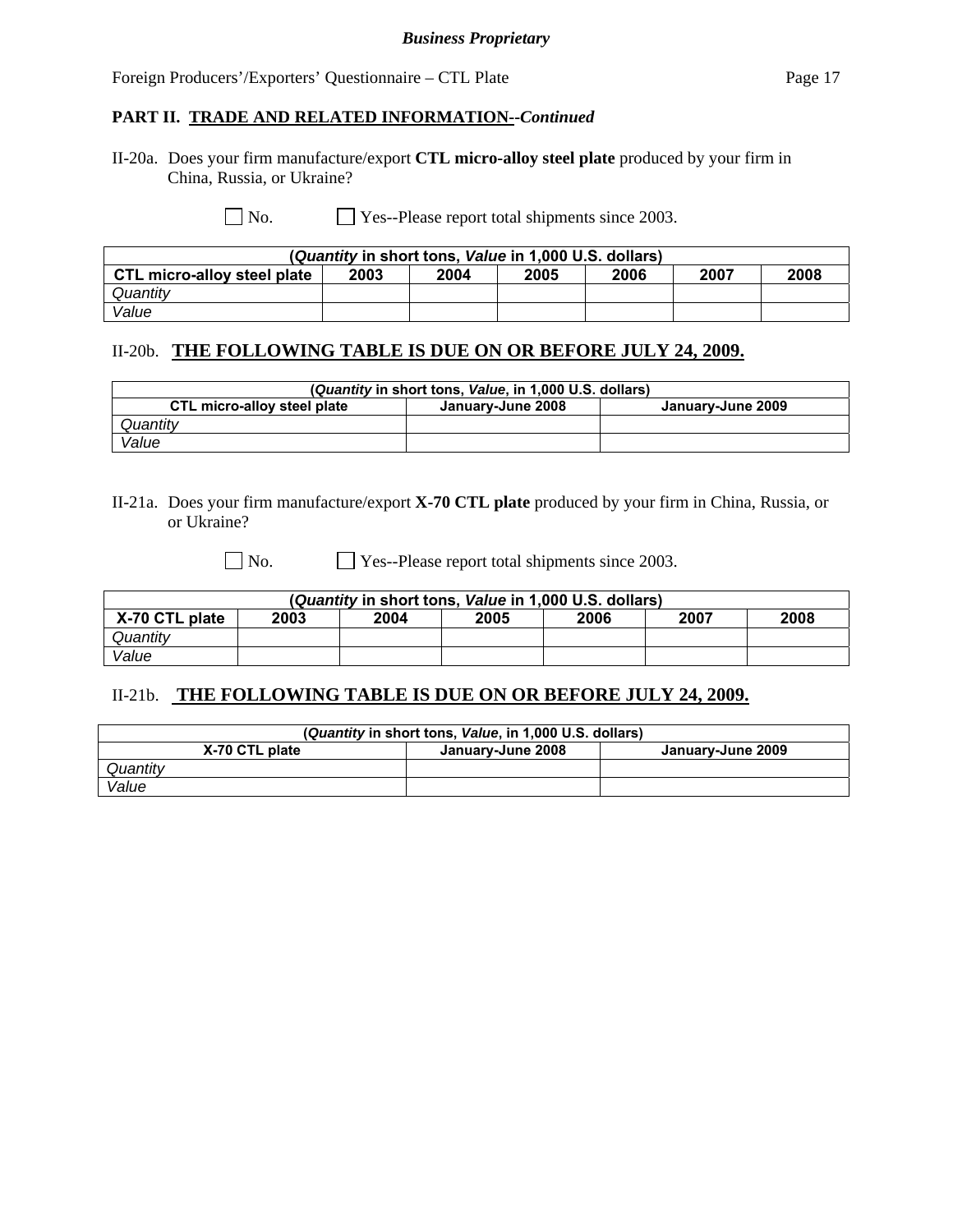## **PART III.—MARKET FACTORS**

Further information on this part of the questionnaire can be obtained from Ioana Mic, Economist (202-205-3196, ioana.mic@usitc.gov).

III-1. **Contact information (Market).--**Who should be contacted regarding the requested market factors information?

| Company contact: |  |
|------------------|--|
|                  |  |

 Name and title  $($ 

Phone number E-mail address

III-2. **Contract versus spot.--**Approximately what share of your firm's sales of CTL carbon steel plate to U.S. customers in 2008 were on a (1) long-term contract basis (multiple deliveries for more than 12 months), (2) short-term contract basis (multiple deliveries up to 12 months), and (3) spot sales basis (for a single delivery)?

Type of sale Share of sales (percent)

Long-term contracts

Short-term contracts

Spot sales

III-3. **Long-term contact provisions.--**If you sell on a long-term contract basis, please answer the following questions with respect to provisions of a typical long-term contract.

|        | (a)                                                                                                                                                                                       | What is the average duration of a contract?                                             |  |  |
|--------|-------------------------------------------------------------------------------------------------------------------------------------------------------------------------------------------|-----------------------------------------------------------------------------------------|--|--|
|        | (b)                                                                                                                                                                                       | Yes<br>Can prices be renegotiated during the contract period?<br>N <sub>0</sub>         |  |  |
|        | (c)                                                                                                                                                                                       | Does the contract fix quantity, price, or both? $\Box$ Quantity<br>Price<br><b>Both</b> |  |  |
|        | (d)                                                                                                                                                                                       | Yes<br>Does the contract have a meet or release provision?<br>N <sub>0</sub>            |  |  |
| III-4. | <b>Short-term contract provisions.--If</b> you sell on a short-term contract basis, please answer the<br>following questions with respect to provisions of a typical short-term contract. |                                                                                         |  |  |
|        | (a)                                                                                                                                                                                       | What is the average duration of a contract?                                             |  |  |
|        | (b)                                                                                                                                                                                       | Can prices be renegotiated during the contract period?<br>Yes<br>No.                    |  |  |
|        | (c)                                                                                                                                                                                       | Price<br>Does the contract fix quantity, price, or both? $\Box$ Quantity<br><b>Both</b> |  |  |
|        |                                                                                                                                                                                           |                                                                                         |  |  |

(d) Does the contract have a meet or release provision?  $\Box$  Yes  $\Box$  No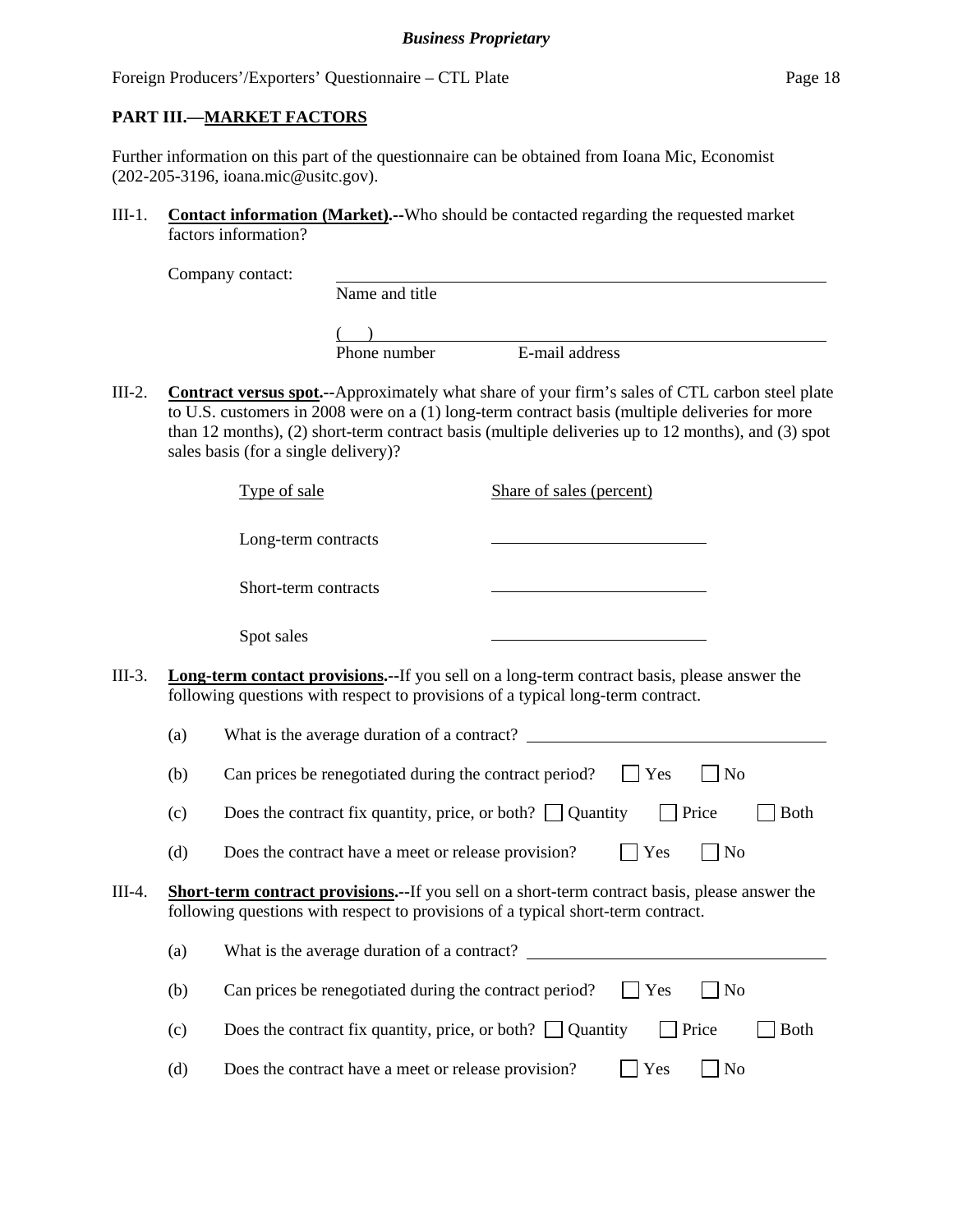### **PART III. MARKET FACTORS--***Continued*

III-5. **Lead times.--**What is the average lead time between a customer's order and the date of delivery for your firm's sales of CTL carbon steel plate?

| Source            | Share of sales in 2008 | Lead time |
|-------------------|------------------------|-----------|
| From inventory    |                        |           |
| Produced to order |                        |           |
| <b>Total</b>      | 100 %                  |           |

III-6. **Raw materials.--**To what extent have changes in the prices of raw materials affected your firm's selling prices for CTL carbon steel plate since 2003? Also discuss any anticipated changes in your raw material costs in the future, identifying the time period(s) involved and the factor(s) that you believe would be responsible for such changes. Provide any underlying assumptions, along with relevant portions of business plans or other supporting documentation that address this issue.

III-7. **Changes in factors affecting supply.--**Have any changes occurred in any other factors affecting supply (e.g., changes in availability or prices of energy or labor; transportation conditions; production capacity and/or methods of production; technology; export markets; or alternative production opportunities) that affected the availability of China-produced, Russia-produced, or Ukraine-produced CTL carbon steel plate in the U.S. market since 2003?

l

 $\overline{a}$ 

 $\Box$  No  $\Box$  Yes--Please note the time period(s) of any such changes, the factors(s) involved, and the impact such changes had on your shipment volumes and prices.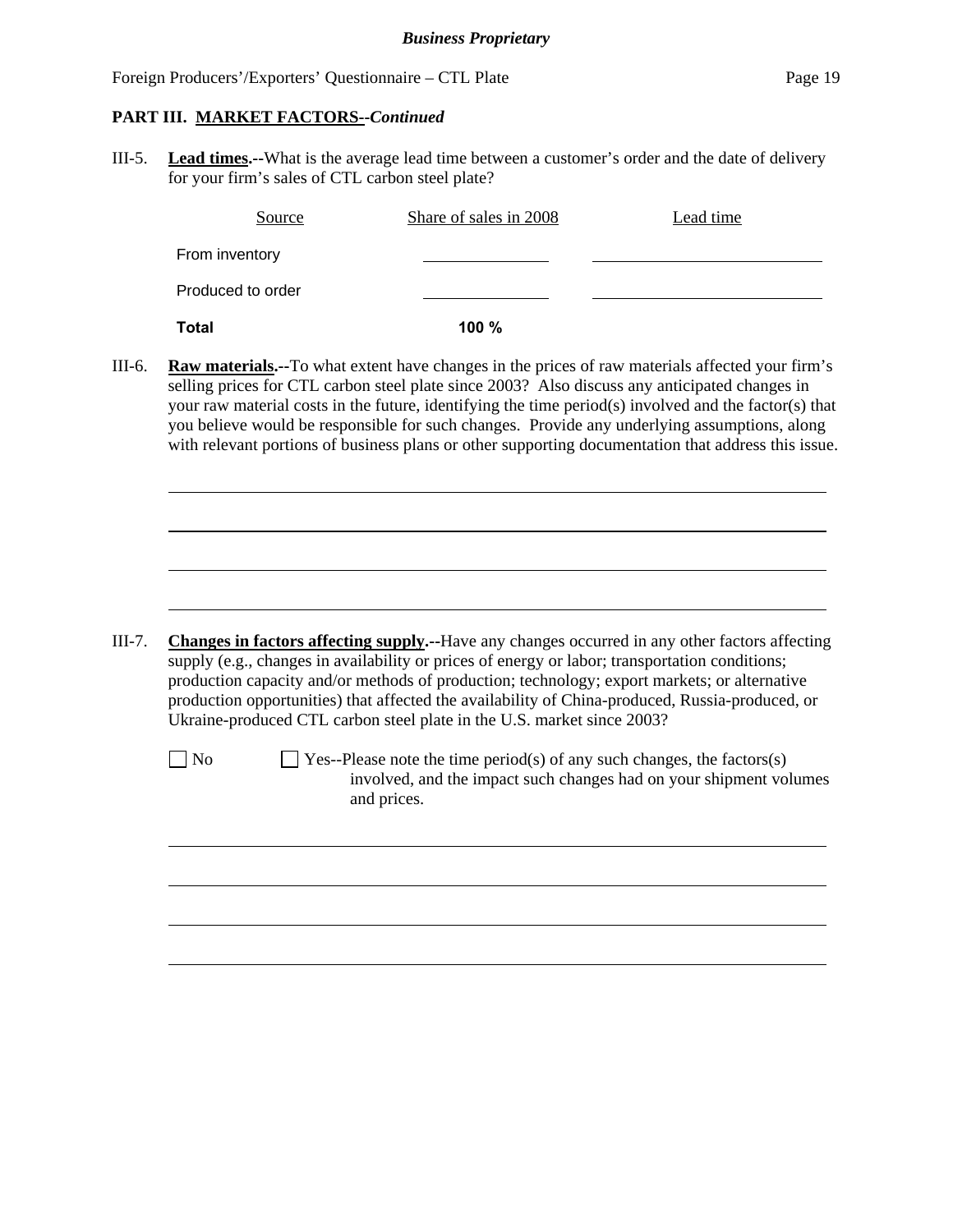#### **PART III. MARKET FACTORS--***Continued*

III-8. Has your firm refused, declined, or been unable to supply CTL plate since January 1, 2003? (Examples include placing customers on allocation or "controlled order entry," declining to accept new customers or renew existing customers, delivering less than the quantity promised, unable to meet timely shipment commitments, etc.)

| N <sub>o</sub> | $\Box$ Yes-- Please note and document the time period(s) (i.e., month and year), the |
|----------------|--------------------------------------------------------------------------------------|
|                | customer involved; and the amount and type of product involved.                      |

### III-9. **Availability of SUBJECT import supply.--**

l

 $\overline{a}$ 

 $\overline{a}$ 

(a) Do you anticipate any changes in terms of the availability of China-produced, Russiaproduced, and/or Ukraine-produced CTL carbon steel plate in the U.S. market in the future?

| l Increase |  |
|------------|--|

No change  $\Box$  Decrease

- (b) If you anticipate changes in supply, please identify the changes, including the time period and the impact of such changes on shipment volumes and prices. Provide any underlying assumptions, along with relevant portions of business plans or other supporting documentation that address this issue.
- III-10. **Product shifting.--**Describe how easily your firm can shift its sales of CTL carbon steel plate between the U.S. market and alternative country markets. In your discussion, please describe any contracts, other sales arrangements, or other constraints (including any third-country trade barriers such as tariffs, quotas, or other non-tariff barriers) that would prevent or retard your firm from shifting CTL carbon steel plate between the U.S. and alternative country markets within a 12-month period. Provide any underlying assumptions, along with relevant portions of business plans or other supporting documentation that address this issue.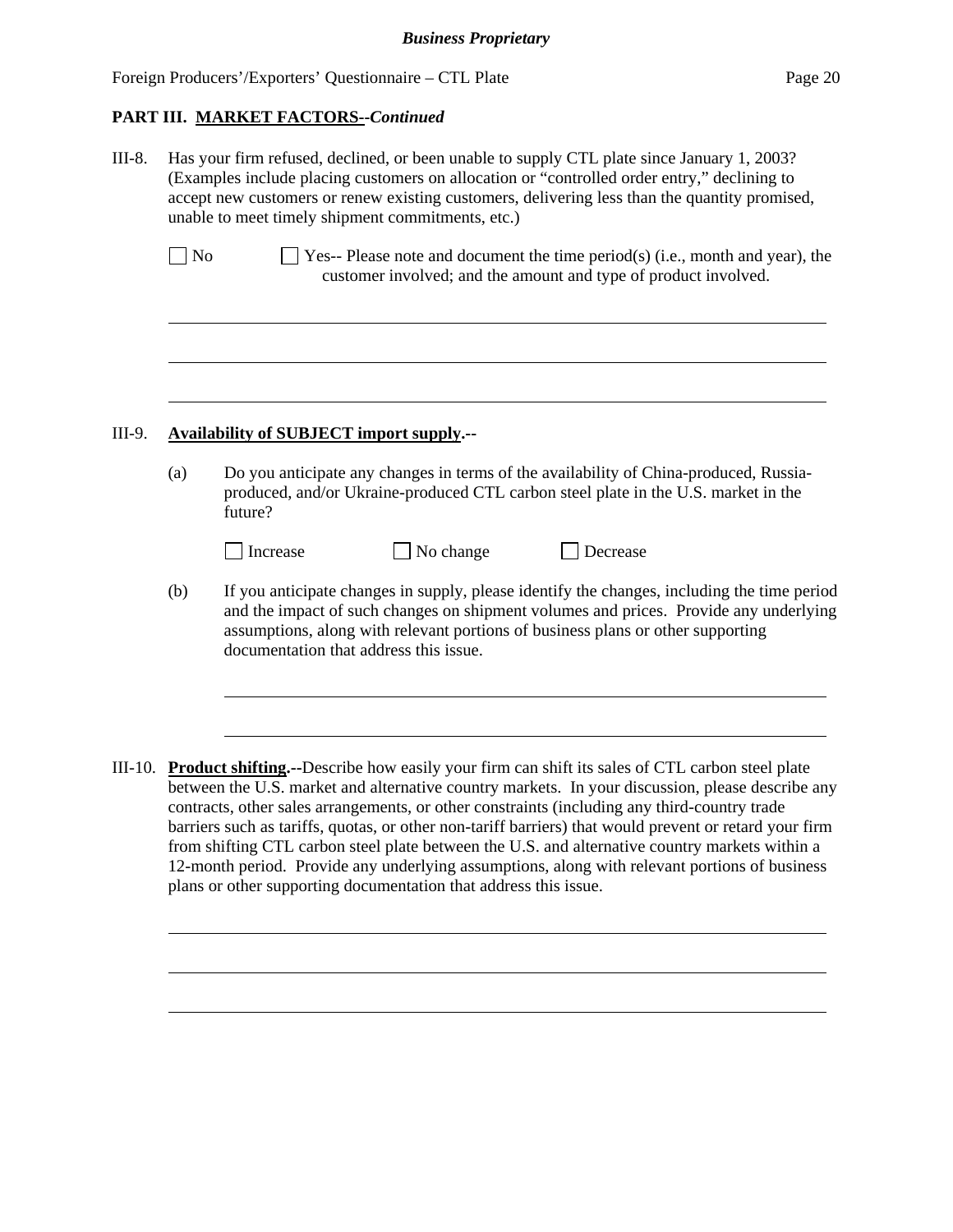## **PART III. MARKET FACTORS--***Continued*

 $\overline{a}$ 

 $\overline{a}$ 

III-11. **Product changes.--**Is the product range, product mix, or marketing (including sales over the internet) of CTL carbon steel plate in your home market significantly different from the product range, product mix, or marketing of CTL carbon steel plate for export to the United States or to third-country markets? Have there been any significant changes in the product range, product mix, or marketing of CTL carbon steel plate in your home market, for export to the United States, or for export to third-country markets since 2003?

| $\Box$ No<br>$\Box$ Yes--Please describe and quantify if possible. |
|--------------------------------------------------------------------|
|--------------------------------------------------------------------|

III-12. **Anticipated product changes.--**Please discuss any anticipated changes in terms of the product range, product mix, or marketing (including sales over the internet) of CTL carbon steel plate in your home market, for export to the United States, or for export to third-country markets in the future, identifying the time period(s) involved and the factor(s) that you believe would be responsible for such changes. Provide any underlying assumptions, along with relevant portions of business plans or other supporting documentation that address this issue.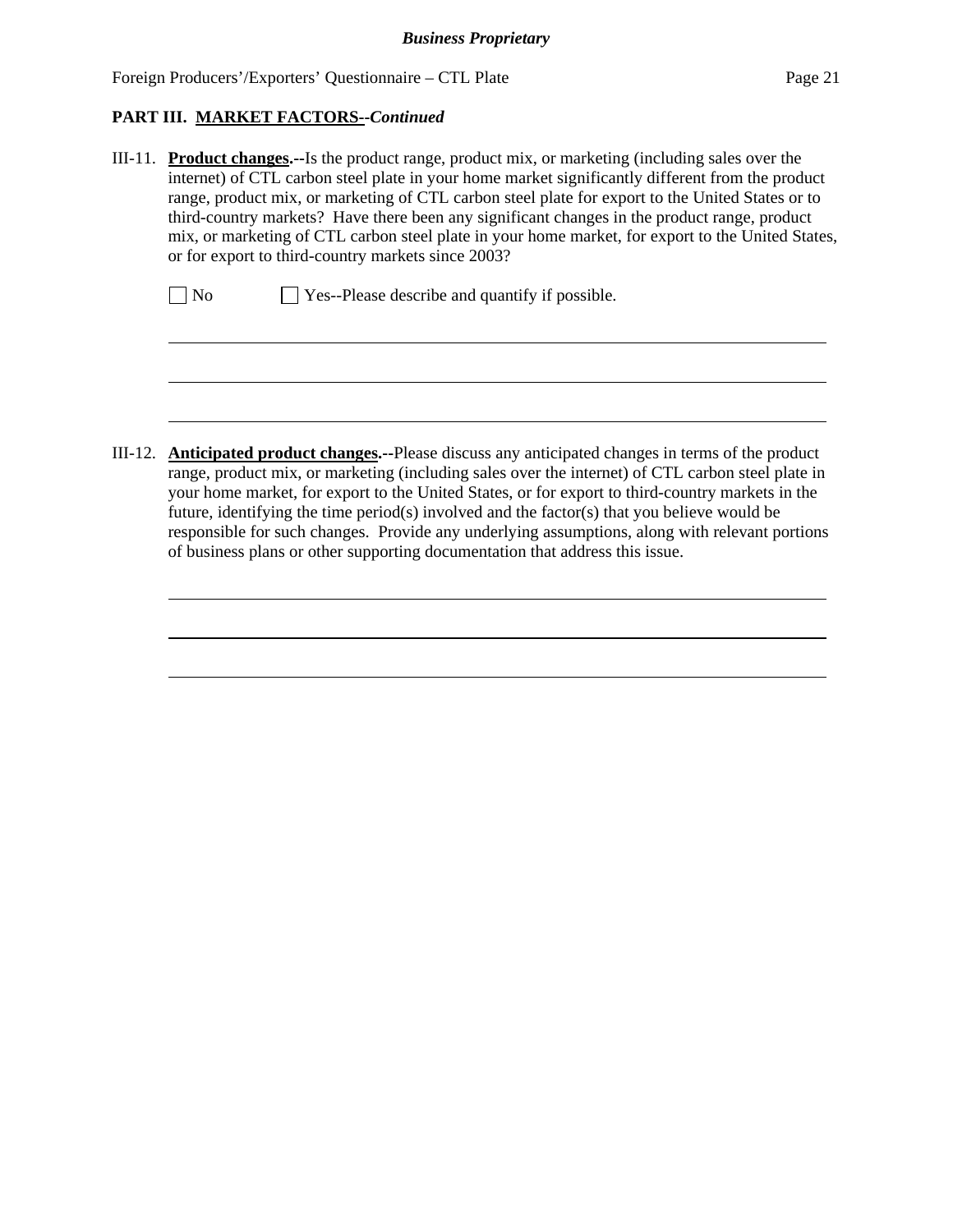## **PART III. MARKET FACTORS--***Continued*

III-13. **Substitutes.--**Please list in order of importance any products that may be substituted for CTL carbon steel plate. For each possible substitute product, please give examples of applications and end uses for which they are substitutes and indicate whether changes in the price of the substitute affect the price for CTL carbon steel plate, and to what degree, and the length of any time lag of such an effect.

| <b>Substitute</b> | <b>Description</b> | Have changes in the prices of this<br>substitute affected the price for CTL<br>carbon steel plate? |
|-------------------|--------------------|----------------------------------------------------------------------------------------------------|
| 1.                |                    | $\Box$ No<br>Yes--Please explain.<br>$\mathbf{I}$                                                  |
| 2.                |                    | $\Box$ No<br>Yes--Please explain.<br>$\mathbf{L}$                                                  |
| 3.                |                    | $\Box$ No<br>Yes--Please explain.<br>$\mathbf{I}$                                                  |
| 4.                |                    | $\Box$ No<br>$\Box$ Yes--Please explain.                                                           |
| 5.                |                    | $\Box$ No<br>$\Box$ Yes--Please explain.                                                           |

III-14. **Changes in substitutes.--**Have there been any changes in the number or types of products that can be substituted for CTL carbon steel plate since 2003?

No Yes--Please explain.

 $\overline{a}$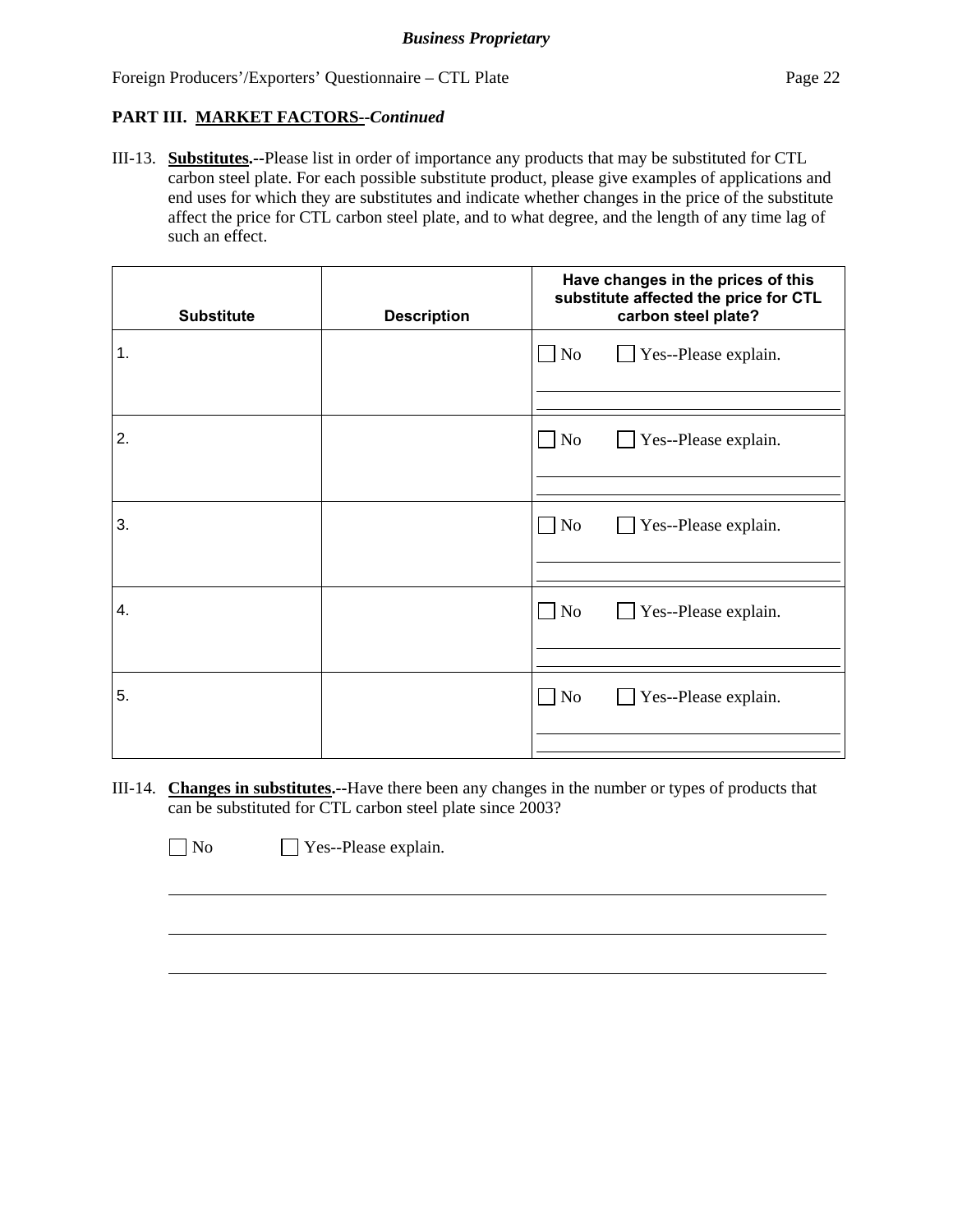## **PART III. MARKET FACTORS--***Continued*

|           | III-15. Anticipated changes in substitutes.--Do you anticipate any changes in terms of the<br>substitutability of other products for CTL carbon steel plate in the future?                                                                                                         |
|-----------|------------------------------------------------------------------------------------------------------------------------------------------------------------------------------------------------------------------------------------------------------------------------------------|
|           | $\Box$ No<br>Yes--Please describe. Provide any underlying assumptions, along with<br>relevant portions of business plans or other supporting documentation<br>that address this issue.                                                                                             |
| III-16.   | <b>Interchangeability.</b> --Is the CTL carbon steel plate produced by your firm and sold in its home<br>market interchangeable (i.e., can be used in the same applications) with your firm's CTL carbon<br>steel plate sold to the United States and/or to third-country markets? |
|           | Yes<br>No--Identify the market(s) and any differences in the products.                                                                                                                                                                                                             |
|           |                                                                                                                                                                                                                                                                                    |
|           |                                                                                                                                                                                                                                                                                    |
| $III-17.$ | <b>End uses.</b> --Describe the end uses of the CTL carbon steel plate that you manufacture and sell to<br>your home market. If these end uses differ from those of the CTL carbon steel plate you sell to<br>the U.S. market or to third-country markets, explain.                |
|           |                                                                                                                                                                                                                                                                                    |
| $III-18.$ | Changes in end uses.--Have there been any changes in the end uses of CTL carbon steel plate<br>since 2003?                                                                                                                                                                         |
|           | $\rfloor$ No<br>Yes--Please describe.                                                                                                                                                                                                                                              |
|           |                                                                                                                                                                                                                                                                                    |
|           |                                                                                                                                                                                                                                                                                    |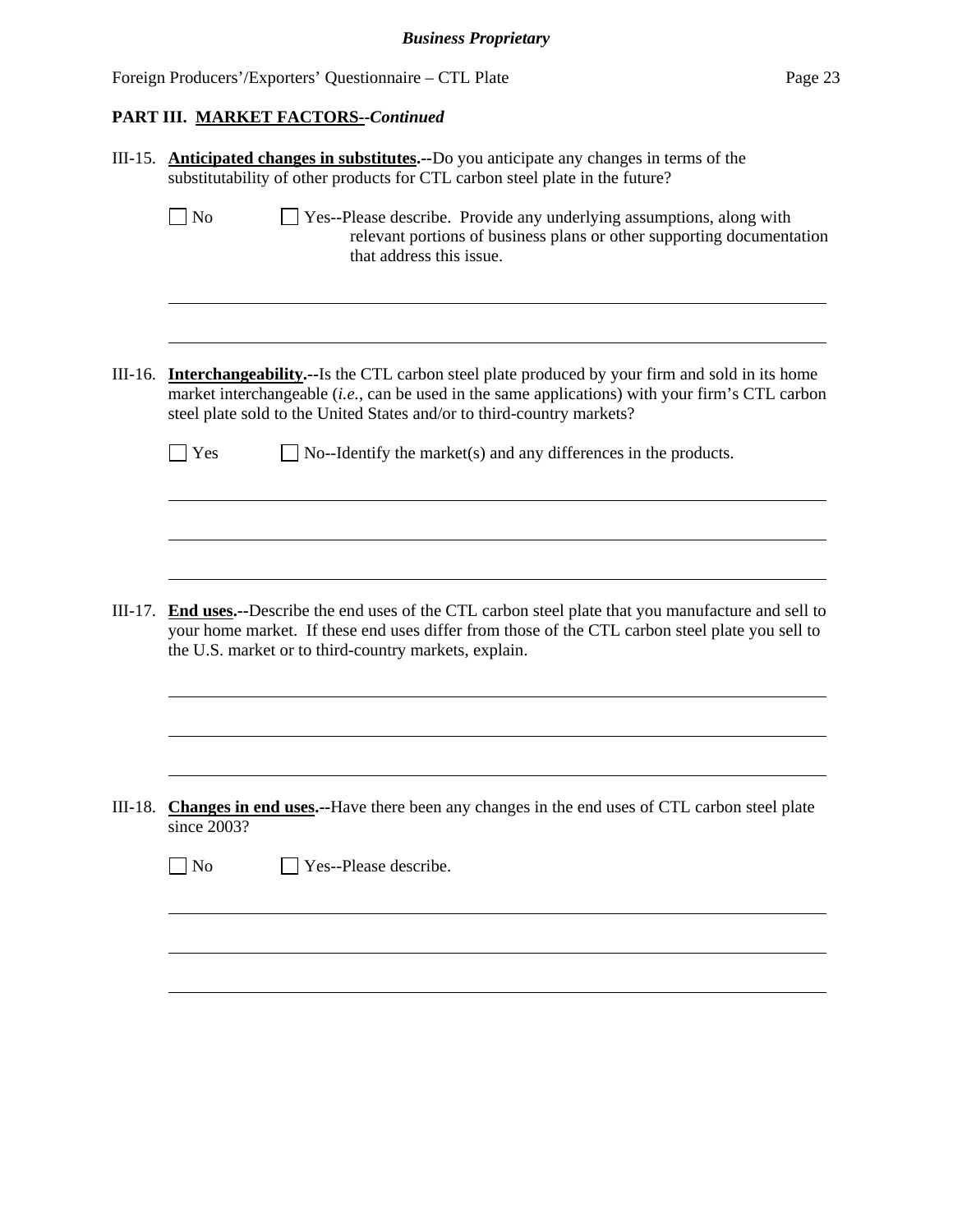## **PART III. MARKET FACTORS--***Continued*

|           | III-19. Anticipated changes in end uses.--Do you anticipate any changes in terms of the end uses of<br>CTL carbon steel plate in the future?                                                                             |           |           |           |            |  |
|-----------|--------------------------------------------------------------------------------------------------------------------------------------------------------------------------------------------------------------------------|-----------|-----------|-----------|------------|--|
|           | N <sub>o</sub><br>Yes--Please describe and identify the time period. Provide any underlying<br>assumptions, along with relevant portions of business plans or other<br>supporting documentation that address this issue. |           |           |           |            |  |
| $III-20.$ | <b>Demand trends.</b> --How has the demand for CTL carbon steel plate changed since January 1,                                                                                                                           |           |           |           |            |  |
|           | 2003? What principal factors affect changes in demand?                                                                                                                                                                   |           |           |           |            |  |
|           | Demand in:                                                                                                                                                                                                               | Increased | No change | Decreased | Fluctuated |  |
|           | Your home market                                                                                                                                                                                                         |           |           |           |            |  |
|           | The United States<br>Other markets                                                                                                                                                                                       |           |           |           |            |  |
|           |                                                                                                                                                                                                                          |           |           |           |            |  |
|           | III-21a. Anticipated demand trends.-- How do you anticipate demand will change for CTL carbon steel                                                                                                                      |           |           |           |            |  |
|           | plate in the future?                                                                                                                                                                                                     | Increased | No change | Decreased | Fluctuated |  |
|           | Demand in:                                                                                                                                                                                                               |           |           |           |            |  |
|           | Your home market                                                                                                                                                                                                         |           |           |           |            |  |
|           | The United States<br>Other markets                                                                                                                                                                                       |           |           |           |            |  |
|           | III-21b. If you have indicated that you anticipate future demand for CTL plate will change, please provide<br>the factors that will be responsible for such change, and specify the time period involved.                |           |           |           |            |  |
|           |                                                                                                                                                                                                                          |           |           |           |            |  |